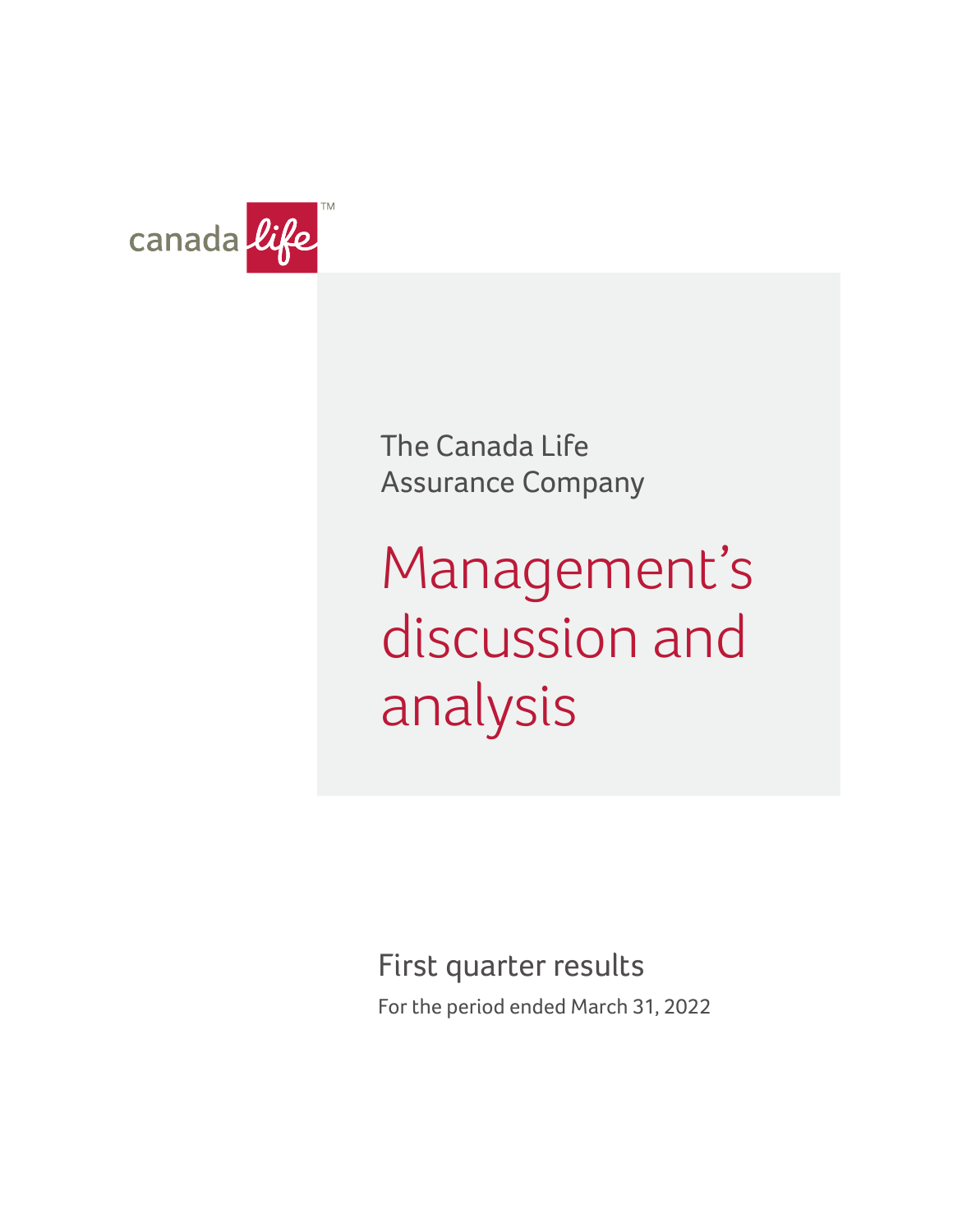

**INTERIM MANAGEMENT'S DISCUSSION AND ANALYSIS - QUARTERLY HIGHLIGHTS** 

## **FOR THE PERIOD ENDED MARCH 31, 2022**

#### **DATED: MAY 4, 2022**

This Interim Management's Discussion and Analysis - Quarterly Highlights (MD&A - Quarterly Highlights) for the three months ended March 31, 2022 provides material updates to the business operations, liquidity and capital resources of Canada Life since December 31, 2021. This Interim MD&A - Quarterly Highlights has been prepared in compliance with section 2.2.1 of Form 51-102F1, in accordance with National Instrument 51-102 - Continuous Disclosure Obligations. This Interim MD&A - Quarterly Highlights should be read in conjunction with the Company's condensed consolidated interim unaudited financial statements for the periods ended March 31, 2022. Also refer to the consolidated annual audited financial statements of Canada Life for the year ended December 31, 2021 and the notes thereto, available under the Company's profile at www.sedar.com. The condensed consolidated interim unaudited financial statements of the Company, which are the basis for data presented in this Interim MD&A - Quarterly Highlights, have been prepared in accordance with International Financial Reporting Standards (IFRS) unless otherwise noted and are presented in millions of Canadian dollars unless otherwise indicated.

#### **CAUTIONARY NOTE REGARDING FORWARD-LOOKING INFORMATION**

This MD&A may contain forward-looking information. Forward-looking information includes statements that are predictive in nature, depend upon or refer to future events or conditions, or include words such as "will", "may", "expects", "anticipates", "intends", "plans", "believes", "estimates", "objective", "target", "potential" and other similar expressions or negative versions thereof. These statements include, without limitation, statements about the Company's operations, business, financial condition, expected financial performance (including revenues, earnings or growth rates), ongoing business strategies or prospects, climate-related goals, anticipated global economic conditions and possible future actions by the Company, including statements made with respect to the expected cost (including deferred consideration), benefits, timing of integration activities and revenue and expense synergies of acquisitions and divestitures, expected capital management activities and use of capital, estimates of risk sensitivities affecting capital adequacy ratios, expected dividend levels, expected cost reductions and savings, expected expenditures or investments (including but not limited to investment in technology infrastructure and digital capabilities and solutions), the timing and completion of the joint venture between Allied Irish Banks plc and Canada Life Irish Holding Company Limited, the impact of regulatory developments on the Company's business strategy and growth objectives, the expected impact of the current pandemic health event resulting from the coronavirus (COVID-19) and related economic and market impacts on the Company's business operations, financial results and financial condition.

Forward-looking statements are based on expectations, forecasts, estimates, predictions, projections and conclusions about future events that were current at the time of the statements and are inherently subject to, among other things, risks, uncertainties and assumptions about the Company, economic factors and the financial services industry generally, including the insurance, mutual fund and retirement solutions industries. They are not guarantees of future performance, and the reader is cautioned that actual events and results could differ materially from those expressed or implied by forward-looking statements. Many of these assumptions are based on factors and events that are not within the control of the Company and there is no assurance that they will prove to be correct. Whether or not actual results differ from forward-looking information may depend on numerous factors, developments and assumptions, including, without limitation, the severity, magnitude and impact of the COVID-19 pandemic (including the effects of the COVID-19 pandemic and the effects of governments' and other businesses' responses to the COVID-19 pandemic on the economy and the Company's financial results, financial condition and operations), the duration of COVID-19 impacts and the availability and adoption of vaccines, the effectiveness of vaccines, the emergence of COVID-19 variants, geopolitical tensions and related economic impacts, assumptions around sales, fee rates, asset breakdowns, lapses, plan contributions, redemptions and market returns, customer behaviour (including customer response to new products), the Company's reputation, market prices for products provided, sales levels, premium income, fee income, expense levels, mortality experience, morbidity experience, policy lapse rates, reinsurance arrangements, liquidity requirements, capital requirements, credit ratings, taxes, inflation, interest and foreign exchange rates, investment values, hedging activities, global equity and capital markets (including continued access to equity and debt markets), industry sector and individual debt issuers' financial conditions (including developments and volatility arising from the COVID-19 pandemic, particularly in certain industries that may comprise part of the Company's investment portfolio), business competition, impairments of goodwill and other intangible assets, the Company's ability to execute strategic plans and changes to strategic plans, technological changes, breaches or failure of information systems and security (including cyber attacks), payments required under investment products, changes in local and international laws and regulations, changes in accounting policies and the effect of applying future accounting policy changes, changes in actuarial standards, unexpected judicial or regulatory proceedings, catastrophic events, continuity and availability of personnel and third party service providers, the Company's ability to complete strategic transactions and integrate acquisitions, unplanned material changes to the Company's facilities, customer and employee relations or credit arrangements, levels of administrative and operational efficiencies, changes in trade organizations, and other general economic,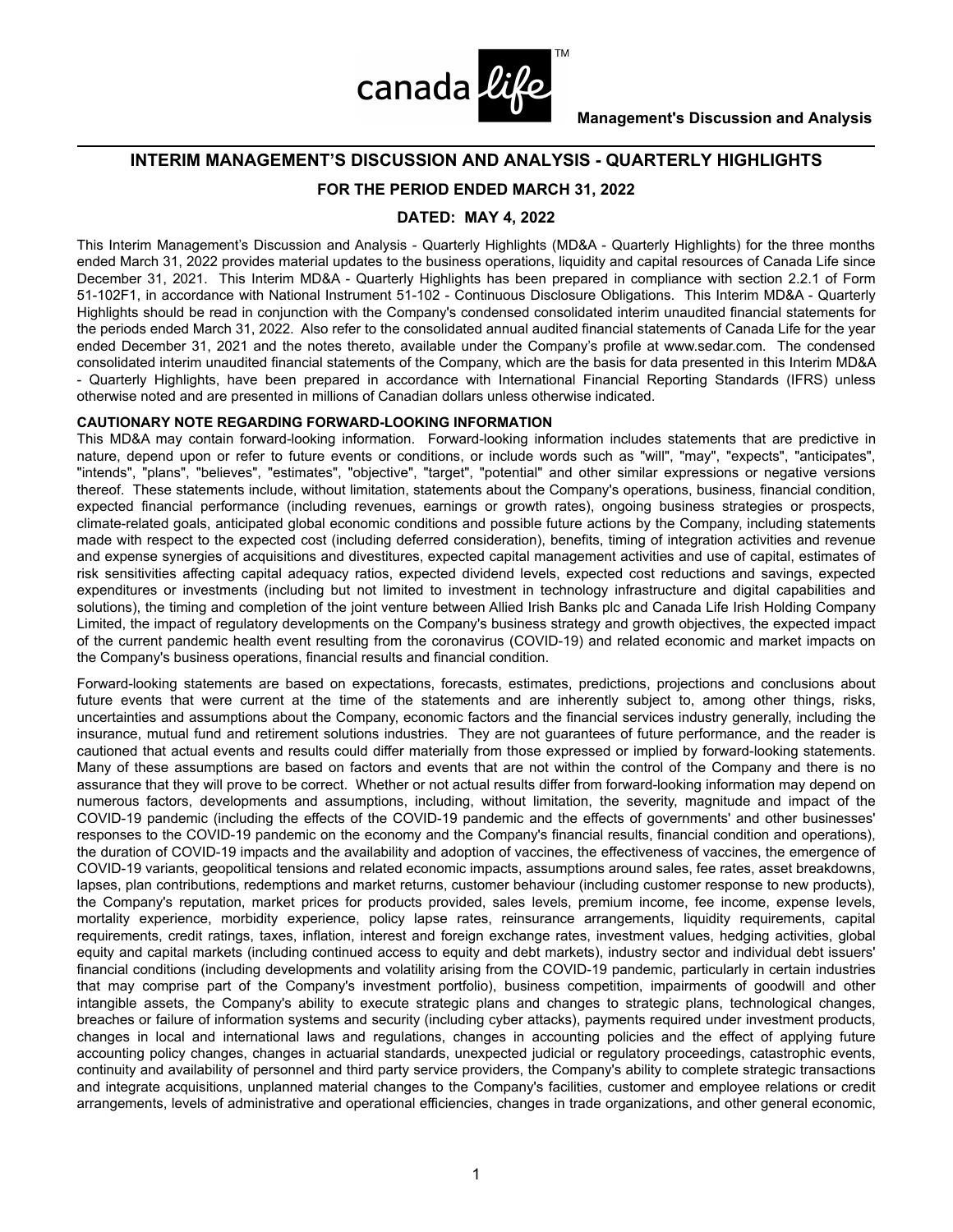

political and market factors in North America and internationally. In addition, as we work to advance our climate goals, external factors outside of Canada Life's reasonable control may act as constraints on their achievement, including varying decarbonization efforts across economies, the need for thoughtful climate policies around the world, more and better data, reasonably supported methodologies, technological advancements, the evolution of consumer behavior, the challenges of balancing interim emissions goals with an orderly and just transition, and other significant considerations such as legal and regulatory obligations.

The reader is cautioned that the foregoing list of assumptions and factors is not exhaustive, and there may be other factors listed in other filings with securities regulators, including factors set out in the Canada Life's 2021 Annual MD&A under "Risk Management and Control Practices" and "Summary of Critical Accounting Estimates", which, along with other filings, is available for review at www.sedar.com. The reader is also cautioned to consider these and other factors, uncertainties and potential events carefully and not to place undue reliance on forward-looking information.

Other than as specifically required by applicable law, the Company does not intend to update any forward-looking information whether as a result of new information, future events or otherwise.

#### **CAUTIONARY NOTE REGARDING NON-GAAP FINANCIAL MEASURES**

This Interim MD&A - Quarterly Highlights contains some non-Generally Accepted Accounting Principles (GAAP) financial measures as defined in National Instrument 52-112 "Non-GAAP and Other Financial Measures Disclosure". Terms by which non-GAAP financial measures are identified include, but are not limited to, "premiums and deposits", "assets under management" and "assets under administration". Non-GAAP financial measures are used to provide management and investors with additional measures of performance to help assess results where no comparable GAAP (IFRS) measure exists. However, non-GAAP financial measures do not have standard meanings prescribed by GAAP (IFRS) and are not directly comparable to similar measures used by other companies. Refer to the "Non-GAAP Financial Measures" section in this Interim MD&A - Quarterly Highlights for the appropriate reconciliations of these non-GAAP financial measures to measures prescribed by GAAP as well as additional details on each measure.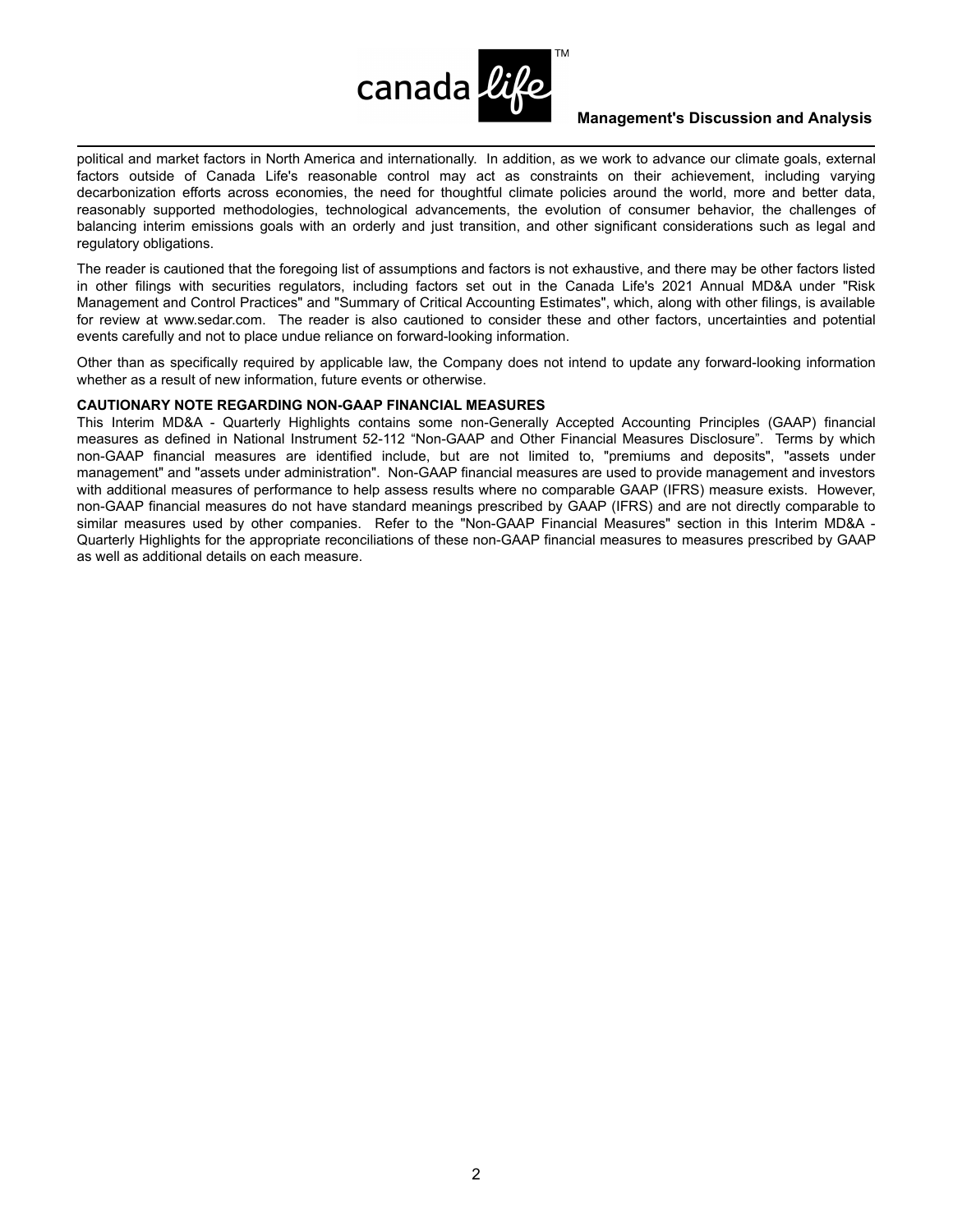

## **CONSOLIDATED OPERATING RESULTS**

**Selected consolidated financial information** 

(in Canadian \$ millions)

|                                                             | As at or for the three months ended |                  |    |                 |    |                  |  |  |
|-------------------------------------------------------------|-------------------------------------|------------------|----|-----------------|----|------------------|--|--|
|                                                             |                                     | March 31<br>2022 |    | Dec. 31<br>2021 |    | March 31<br>2021 |  |  |
| <b>Earnings</b>                                             |                                     |                  |    |                 |    |                  |  |  |
| Participating account                                       | \$                                  | 26               | \$ | (23)            | \$ | 25               |  |  |
| Common shareholder                                          |                                     | 717              |    | 730             |    | 652              |  |  |
| <b>Total net earnings</b>                                   |                                     | 743              |    | 707             |    | 677              |  |  |
| <b>Total net premiums</b>                                   | \$                                  | 13,329           | \$ | 12,146          | \$ | 11,948           |  |  |
| Total premiums and deposits <sup>(1)</sup>                  |                                     | 26,204           |    | 23,237          |    | 24,006           |  |  |
| Fee and other income                                        |                                     | 864              |    | 887             |    | 824              |  |  |
| Net policyholder benefits, dividends and experience refunds |                                     | 12,124           |    | 10,371          |    | 10,128           |  |  |
| Total assets per financial statements                       | \$                                  | 406,697          | \$ | 426,404         | \$ | 392,842          |  |  |
| Total assets under management <sup>(1)</sup>                |                                     | 478,762          |    | 503,423         |    | 466,149          |  |  |
| Total assets under administration <sup>(1)(2)</sup>         |                                     | 518,962          |    | 545,398         |    | 506,022          |  |  |
| Participating account surplus                               | \$                                  | 3,051            | \$ | 3,126           | \$ | 2,856            |  |  |
| Non-controlling interests                                   |                                     | 25               |    | 26              |    | 24               |  |  |
| Shareholders' equity                                        |                                     | 21,063           |    | 21,277          |    | 20,420           |  |  |
| <b>Total equity</b>                                         |                                     | 24,139           | \$ | 24,429          | \$ | 23,300           |  |  |
| <b>LICAT Ratio</b> $^{(3)}$                                 |                                     | 119 %            |    | 124 %           |    | 123 %            |  |  |

(1) This metric is a non-GAAP financial measure. Refer to "Non-GAAP Financial Measures" section of this document for additional details.<br>(2) 2021 comparative figures hove been restated to include Financial Herizone Croup

(2) 2021 comparative figures have been restated to include Financial Horizons Group and Excel Private Wealth Inc. assets under administration. (3) The Life Insurance Capital Adequacy Test (LICAT) Ratio is calculated in accordance with the Office of Superintendent of Financial Institutions' guideline - Life Insurance Capital Adequacy Test. Refer to the "Capital Management and Adequacy" section of this document for additional details.

#### **COVID-19 PANDEMIC AND GEOPOLITICAL TENSIONS IMPACTS**

The COVID-19 pandemic continues to cause material disruption to businesses globally, resulting in continued economic pressures. While governments in different regions have now moved to ease restrictions put in place, many factors continue to extend economic uncertainty, including but not limited to: the availability, adoption and uncertainty around the effectiveness of vaccines; the emergence of COVID-19 variants; and the extent and timing of related government and central bank actions.

The Company's financial outlook for the remainder of 2022 will depend in part on the duration and intensity of the COVID-19 pandemic impacts as discussed above. The impact of the pandemic on mortality, longevity, disability and other claims experience in future periods remains uncertain and may differ by region and business line. The Company continues to actively monitor events and information, and, to date, net impacts have been modest, reflecting the Company's diversified business. The Company continues to manage risks of changes to mortality and longevity rates by issuing a diversified range of insurance, annuity and fee income products along with using reinsurance and capital market solutions where appropriate.

Global financial markets continued to be volatile in the first quarter of 2022, in part due to Russia's military invasion of Ukraine and the related sanctions and economic fallout. The outlook for financial markets over the short and medium-term remains highly uncertain and vulnerable to continued geopolitical tensions.

The Company continues to monitor potential impacts of the conflict including: financial impacts, which may complicate efforts by central banks to counter already elevated levels of inflation due, in part, to supply chain disruptions related to the pandemic; heightened cyber risks; and risks related to disruption of key suppliers. All of these impacts could negatively affect the Company's financial outlook, results and operations.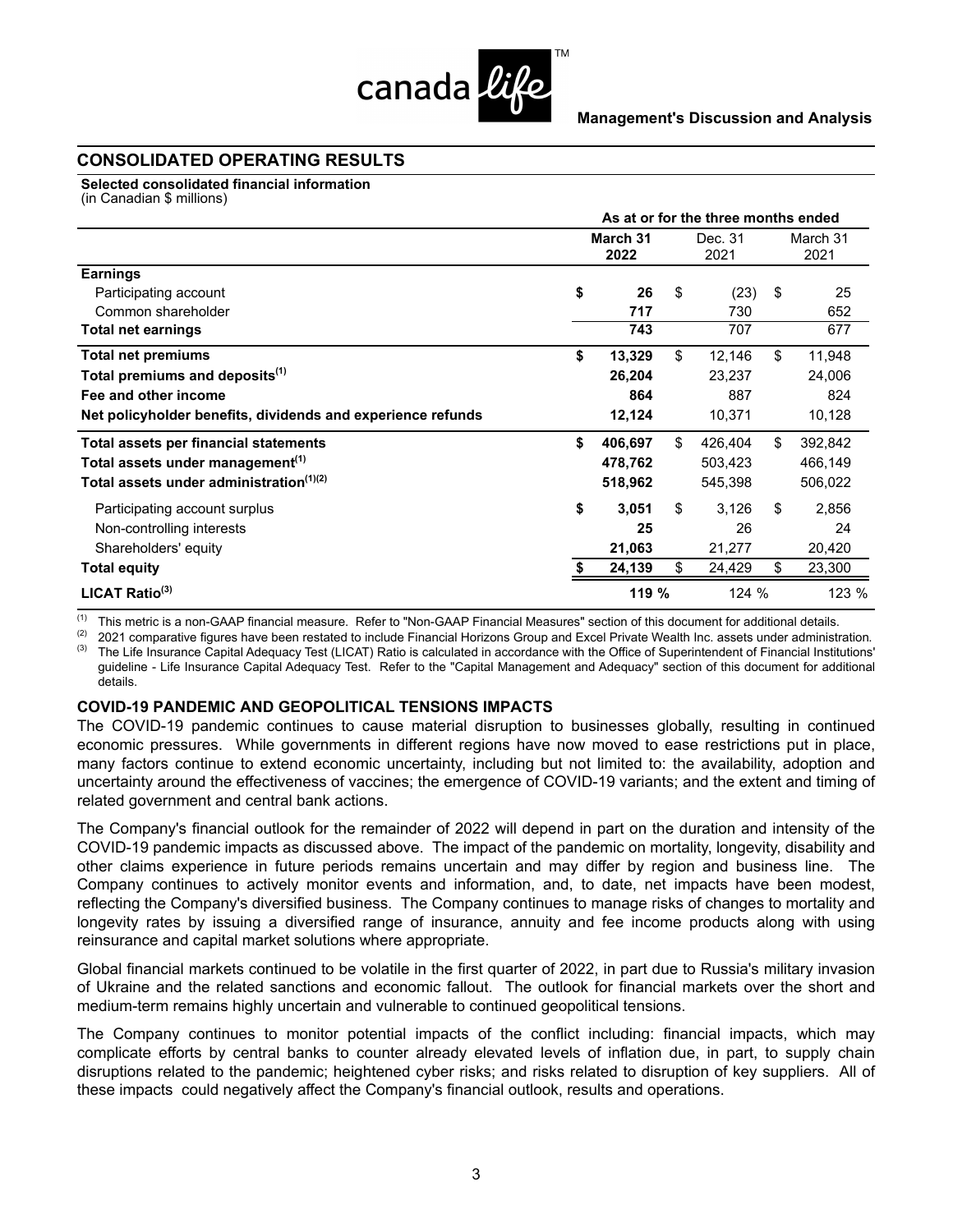

The Company's well-diversified businesses, combined with business strength, resilience and experience, puts the Company in a strong position to manage the current environment and leverage opportunities for the future. Canada Life's strategies are equally resilient and flexible, positioning the Company to manage through the recovery and continue to identify and pursue opportunities, including organic growth and acquisition activities, while supporting customers and employees in a new environment.

## **DEVELOPMENTS**

- On January 1, 2022, Excel Private Wealth Inc. (EPW) and Quadrus Investment Services Ltd. amalgamated and became one company, Quadrus Investment Services Ltd. The amalgamation into one dealer will ensure consistent processes and controls, including new processes associated with the implementation of the Client Focused Reforms.
- Subsequent to the first quarter of 2022, on April 4, 2022, Canada Life and ClaimSecure Inc. (ClaimSecure) launched SecurePak, a bundled offering of Canada Life's insurance benefits and ClaimSecure's health and dental claims adjudication services. SecurePak offers plan sponsors the advantage of modernized claims processing through ClaimSecure and the security of Canada Life's pooled products for plans in the small-case market with 25 to 200 plan members.
- In the second quarter of 2021, a 50:50 joint venture agreement was reached by Allied Irish Banks plc (AIB) and Canada Life Irish Holding Company Limited to form a new life assurance company. The new life assurance company is expected to launch in 2022. In the first quarter of 2022, the Company incurred transaction costs of \$3 million (\$6 million incurred to date) related to this agreement. The joint venture agreement is subject to customary regulatory approval and authorization processes.
- During the first quarter of 2022, Canada Life U.K. announced the launch of its redesigned Home Finance Adviser Portal which allows advisers to obtain quotes, submit applications and track case progress conveniently using the custom-built portal. This technology integrates the Company's systems with third party sourcing tools and provides advisers with streamlined access. Additionally, the Simplified Platform Programme launched Customer Online Access which marks the successful completion of a major commitment the wealth business had made toward key adviser relationships.
- Canada Life Asset Management supported a regeneration plan in the North of England and agreed to fund the development of two Grade-A office buildings for £75 million.
- In the first quarter of 2022, Capital and Risk Solutions business unit continued to expand its international presence and entered into a mortgage reinsurance agreement with an insurance company in Israel. In addition, the Company continued growing its presence in the U.S. health market, completing a number of reinsurance agreements during the quarter.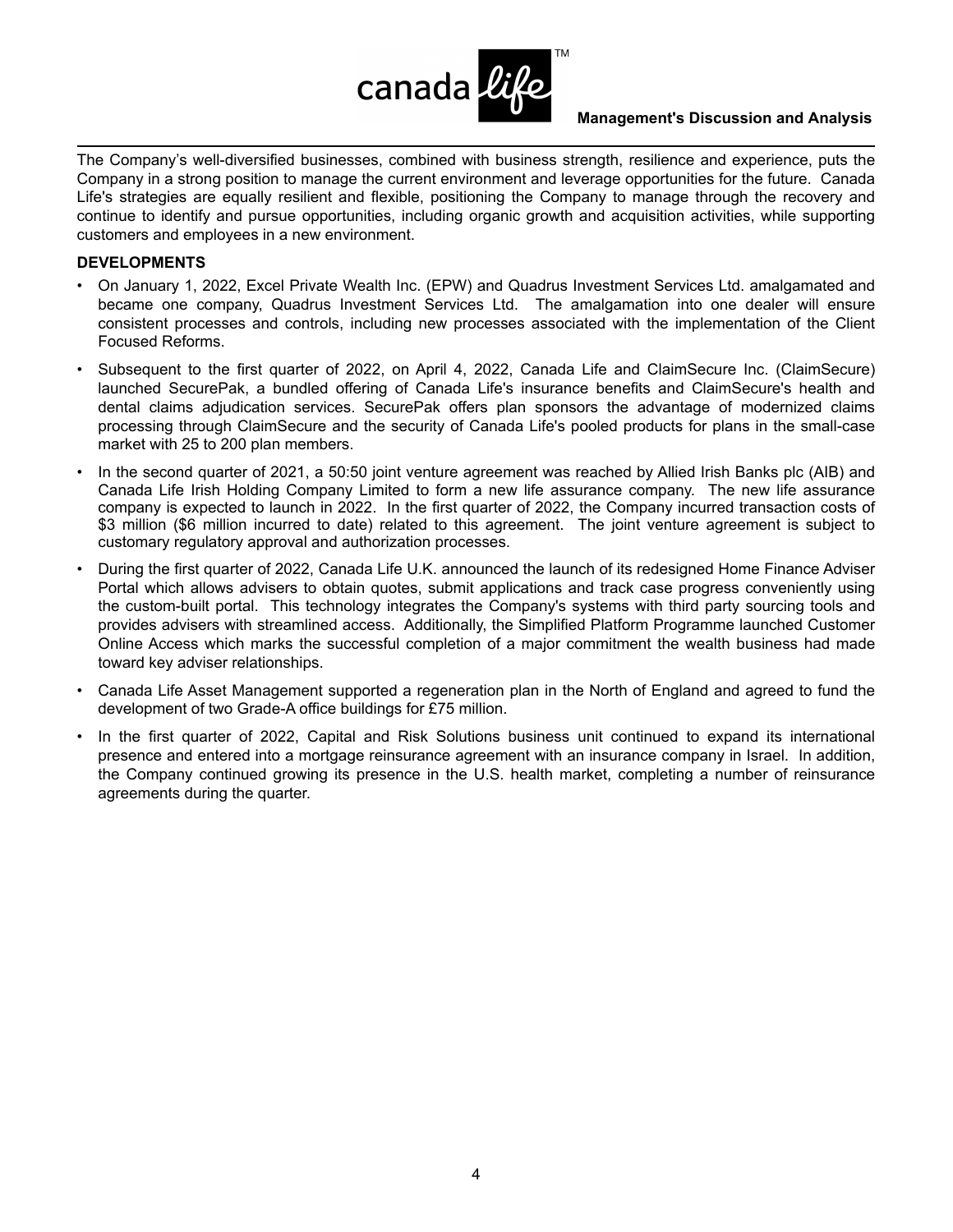

#### **NET EARNINGS**

| Net earnings - common shareholders          |                  |                            |                 |           |                  |     |  |  |  |
|---------------------------------------------|------------------|----------------------------|-----------------|-----------|------------------|-----|--|--|--|
|                                             |                  | For the three months ended |                 |           |                  |     |  |  |  |
|                                             | March 31<br>2022 |                            | Dec. 31<br>2021 |           | March 31<br>2021 |     |  |  |  |
| Attributable to participating account       |                  |                            |                 |           |                  |     |  |  |  |
| Net earnings before policyholder dividends  | \$               | $391 \text{ } $5$          |                 | 329S      |                  | 377 |  |  |  |
| Policyholder dividends                      |                  | 365                        |                 | 352       |                  | 352 |  |  |  |
| Total attributable to participating account |                  | $26 \; \text{S}$           |                 | $(23)$ \$ |                  | 25  |  |  |  |
| <b>Common shareholder</b>                   |                  |                            |                 |           |                  |     |  |  |  |
| Canada                                      | \$               | $271 \text{ }$ \$          |                 | $326$ \$  |                  | 283 |  |  |  |
| Europe                                      |                  | 244                        |                 | 264       |                  | 211 |  |  |  |
| Capital and Risk Solutions                  |                  | 173                        |                 | 140       |                  | 156 |  |  |  |
| Corporate                                   |                  | 29                         |                 |           |                  | 2   |  |  |  |
| Total common shareholder                    |                  | 717                        | \$              | 730 \$    |                  | 652 |  |  |  |
| <b>Total net earnings</b>                   | \$               | 743 \$                     |                 | 707 \$    |                  | 677 |  |  |  |

For the three months ended March 31, 2022, total net earnings were \$743 million compared to \$677 million a year ago.

#### **Net earnings attributable to the participating account**

For the three months ended March 31, 2022, net earnings attributable to the participating account, after paying policyholder dividends of \$365 million in the first quarter of 2022 and \$352 million in the same quarter last year, were \$26 million compared to net earnings of \$25 million a year ago.

#### **Net earnings attributable to the common shareholder**

For the three months ended March 31, 2022, net earnings attributable to the common shareholder (net earnings) were \$717 million up from \$652 million from the same period in 2021, primarily due to higher average equity markets across all jurisdictions and changes to certain tax estimates. The Company also had favourable mortality experience and higher fee income relative to the first quarter of 2021 in the Europe business unit as well as less adverse claims experience in the life business and favourable impacts from new business in the Capital and Risk Solutions business unit. The increase was partially offset by adverse morbidity experience and the impact of new business in the Canada business unit, less favourable annuitant experience in the Europe business unit as well as unfavourable contributions from actuarial assumption changes and other management actions.

#### **Actuarial Assumption Changes and Other Management Actions**

During the first quarter of 2022, actuarial assumption changes and management actions resulted in a negative net earnings impact of \$9 million. This compares to a positive impact of \$5 million for the same quarter last year and a positive impact of \$21 million for the previous quarter.

In the Europe business unit, net earnings were negatively impacted by \$8 million, primarily due to annuitant mortality updates. In the Capital and Risk Solutions business unit, net earnings were negatively impacted by \$1 million.

#### **Market-Related Impacts**

In the regions where the Company operates, average equity market indices for the three months ended March 31, 2022 were 17% higher in Canada (as measured by S&P TSX), 16% higher in the U.S. (as measured by S&P 500), 12% higher in the United Kingdom (U.K.) (as measured by FTSE 100) and 9% higher in broader Europe (as measured by EURO STOXX 50) compared to the same period in 2021.The major equity indices finished the first quarter of 2022 up by 3% in Canada and 2% in the U.K. and down by 9% in broader Europe and 5% in the U.S. compared to December 31, 2021.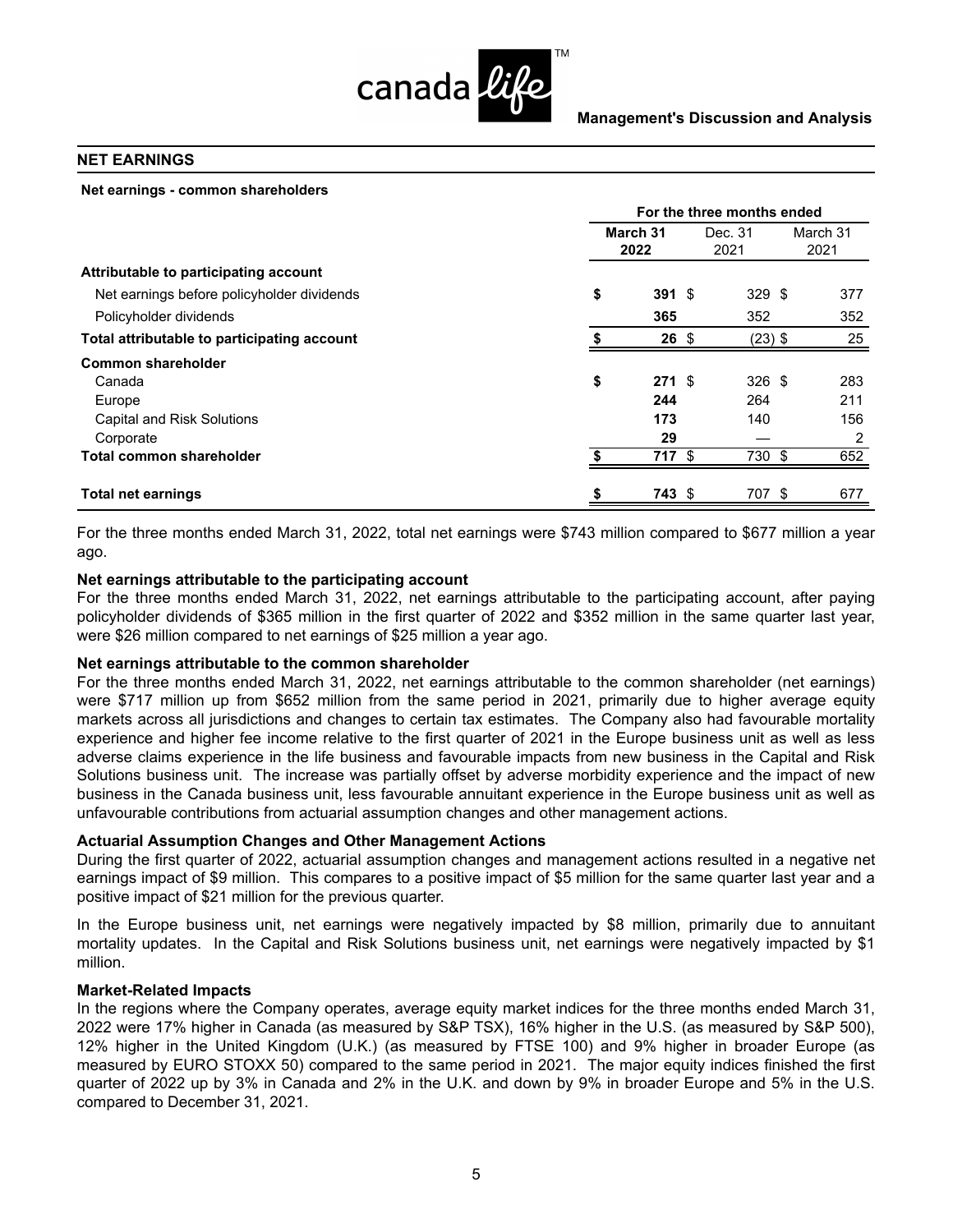

Market-related impacts on liabilities negatively impacted net earnings by \$9 million in the first quarter of 2022 (negative impact of \$22 million in the first quarter of 2021), primarily reflecting the negative impact of equity market movements on the value of segregated fund and variable annuity guarantees, including hedge ineffectiveness.

In countries where the Company operates, interest rates increased during 2022, resulting in a modest impact on net earnings. In order to mitigate the Company's exposure to interest rate fluctuations, the Company follows disciplined processes for matching asset and liability cash flows. As a result, the impact of changing interest rates is mostly mitigated in the current period, with the impact of changes in fair values of bonds backing insurance contract liabilities mostly offset by a corresponding change in the insurance contract liabilities.

For a further description of the Company's sensitivity to equity market and interest rate fluctuations, including expanded sensitivity disclosure as a result of current market conditions, refer to "Financial Instruments Risk Management", note 6 to the Company's condensed consolidated interim unaudited financial statements for the period ended March 31, 2022.

#### **Foreign Currency**

The average currency translation rate for the first quarter of 2022 decreased for the British pound and the euro and was comparable for the U.S. dollar compared to the first quarter of 2021. The overall impact of currency movement on the Company's net earnings for the three months ended March 31, 2022 was a decrease of \$16 million compared to translation rates a year ago.

From December 31, 2021 to March 31, 2022, the market rates at the end of the reporting period used to translate U.S. dollar, the British pound and the euro assets and liabilities to the Canadian dollar decreased. The movements in end-of-period market rates resulted in a post-tax unrealized foreign exchange loss from the translation of foreign operations, including related hedging activities, of \$462 million in-quarter recorded in other comprehensive income.

Translation rates for the reporting period and comparative periods are detailed in the "Translation of Foreign Currency" section.

#### **Credit Markets**

In the first quarter of 2022, the impact to common shareholder's net earnings from impaired investments, including dispositions, was negligible (\$1 million net negative impact in the first quarter of 2021). Separately, related to nonimpaired invested assets, changes in credit ratings in the Company's fixed income portfolio resulted in a net increase in provisions for future credit losses in insurance contract liabilities, which negatively impacted common shareholder's net earnings by \$6 million (\$4 million net negative impact in the first quarter of 2021), primarily due to downgrades of various corporate bond holdings.

There could be a larger negative impact from downgrades in future periods if economies that are currently open are shut down or restricted due to a resurgence of COVID-19 cases or if economies are materially affected by geopolitical tensions.

## **INCOME TAXES**

The Company's effective income tax rate is generally lower than the statutory income tax rate of 26.5% due to benefits related to non-taxable investment income and lower income tax in certain foreign jurisdictions.

The effective income tax rate for the shareholder account for the first quarter of 2022 was 8.3% compared to 11.5% for the first quarter of 2021.

In the first quarter of 2022, the Company had an overall effective income tax rate of 4.5% compared to 8.6% in the first quarter of 2021. The decrease in the effective income tax rate for the first quarter of 2022 was primarily due to changes in certain tax estimates.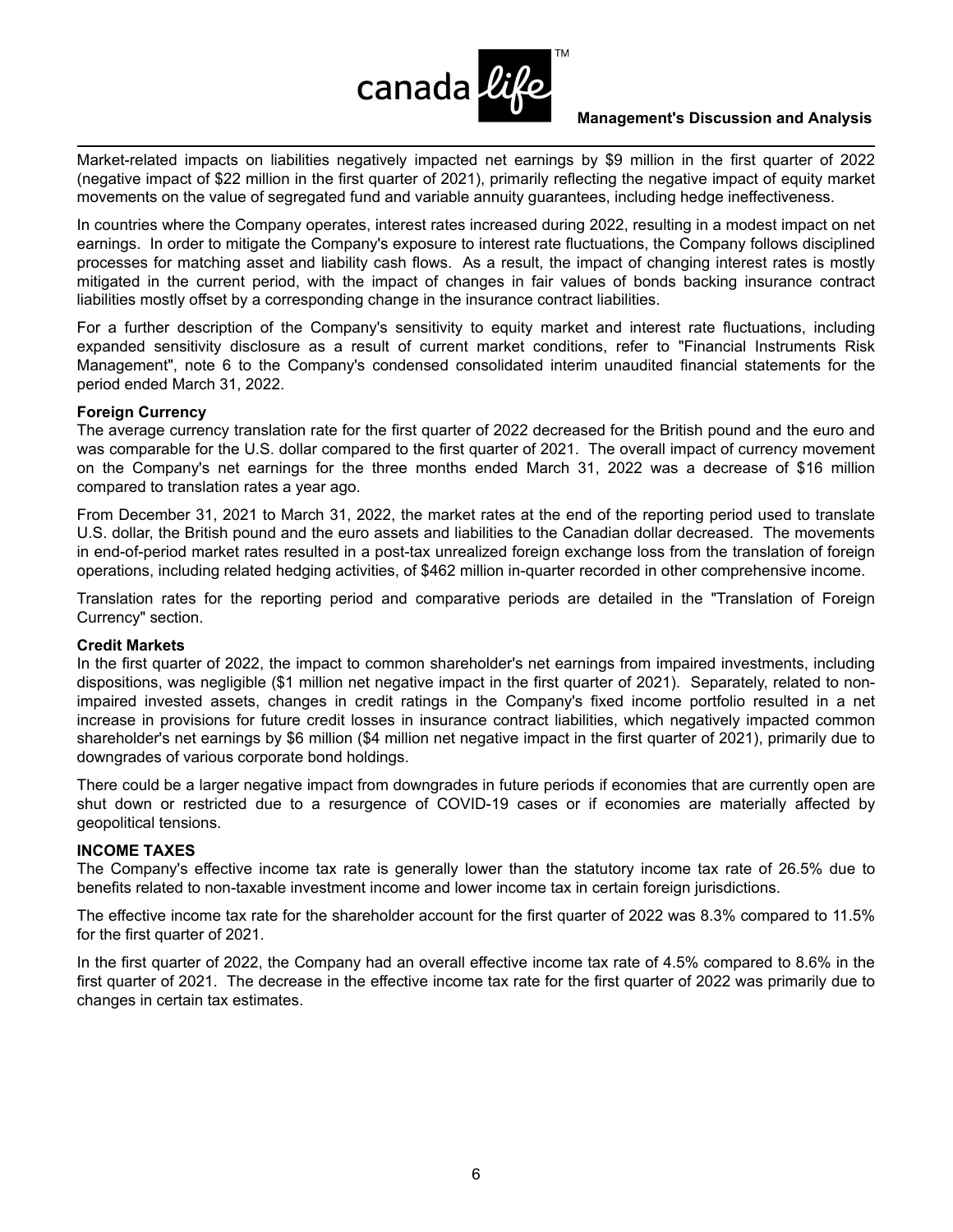

Subsequent to March 31, 2022, on April 7, 2022, the Canadian Federal Government announced its 2022 budget. The budget included a permanent 1.5% tax rate increase on the taxable income of Canadian banks and insurance companies on earnings over \$100 million and a Canada Recovery Dividend of 15% on 2021 Canadian taxable income in excess of \$1 billion payable in equal installments over 5 years. The Company does not expect these budget announcements to have a material impact on its financial position.

Refer to note 13 to the Company's condensed consolidated interim unaudited financial statements for the period ended March 31, 2022 for further details.

#### **TOTAL NET PREMIUMS, PREMIUMS AND DEPOSITS AND SALES**

| Total net premiums                | For the three months ended |                 |                  |  |  |  |
|-----------------------------------|----------------------------|-----------------|------------------|--|--|--|
|                                   | March 31<br>2022           | Dec. 31<br>2021 | March 31<br>2021 |  |  |  |
| Canada                            | $3.417$ \$<br>S            | 4,114 \$        | 3.196            |  |  |  |
| Europe                            | 1.271                      | 1.042           | 944              |  |  |  |
| <b>Capital and Risk Solutions</b> | 7.293                      | 7.205           | 7,447            |  |  |  |
| Corporate                         | 1.348                      | (215)           | 361              |  |  |  |
| <b>Total net premiums</b>         | $13,329$ \$                | 12,146 \$       | 11,948           |  |  |  |

| Premiums and deposits <sup>(1)</sup>       | For the three months ended |            |       |            |          |  |
|--------------------------------------------|----------------------------|------------|-------|------------|----------|--|
|                                            | March 31                   |            |       | Dec. 31    | March 31 |  |
|                                            |                            | 2022       |       | 2021       | 2021     |  |
| Canada                                     |                            | $8.091$ \$ |       | $7.918$ \$ | 7,675    |  |
| Europe                                     |                            | 9.472      |       | 8.329      | 8.523    |  |
| Capital and Risk Solutions                 |                            | 7.293      |       | 7.205      | 7,447    |  |
| Corporate                                  | 1.348                      |            | (215) |            | 361      |  |
| Total premiums and deposits <sup>(1)</sup> |                            | 26.204 \$  |       | 23,237 \$  | 24,006   |  |

| Sales $(2)(3)$          |                  | For the three months ended |  |                 |  |                  |  |
|-------------------------|------------------|----------------------------|--|-----------------|--|------------------|--|
|                         | March 31<br>2022 |                            |  | Dec. 31<br>2021 |  | March 31<br>2021 |  |
| Canada                  |                  | 4,304 $$$                  |  | 4,881           |  | 4,733            |  |
| Europe                  |                  | 8.840                      |  | 7.240           |  | 7,314            |  |
| Total sales $^{(2)(3)}$ |                  | 13.144                     |  | 12,121          |  | 12,047           |  |

(1) This metric is a non-GAAP financial measure. Refer to "Non-GAAP Financial Measures" section of this document for additional details.

(2) Sales is not a relevant measure for the Capital and Risk Solutions business unit due to the nature of operations.<br>(3) Befer to the "Glossary" section of this document for additional details on the composition of this

Refer to the "Glossary" section of this document for additional details on the composition of this measure.

#### **Premiums and deposits**

Premiums and deposits for the first quarter of 2022 increased by \$2.2 billion to \$26.2 billion compared to the same quarter last year. The increase was primarily due to higher annuity sales and segregated fund deposits in the Europe business unit.

#### **Sales**

Sales for the first quarter of 2022 of \$13.1 billion increased by \$1.1 billion compared to the same quarter last year. The increase was primarily due to growth in annuity and equity release mortgage sales as well as higher wealth management sales in the Europe business unit. The increase was partially offset by lower large case group wealth and insurance sales as well as lower individual mutual fund sales in the Canada business unit and the impact of currency movement in the Europe business unit. Large case sales can be highly variable from period to period and tend to be lower margin however, contribute to covering fixed overhead costs.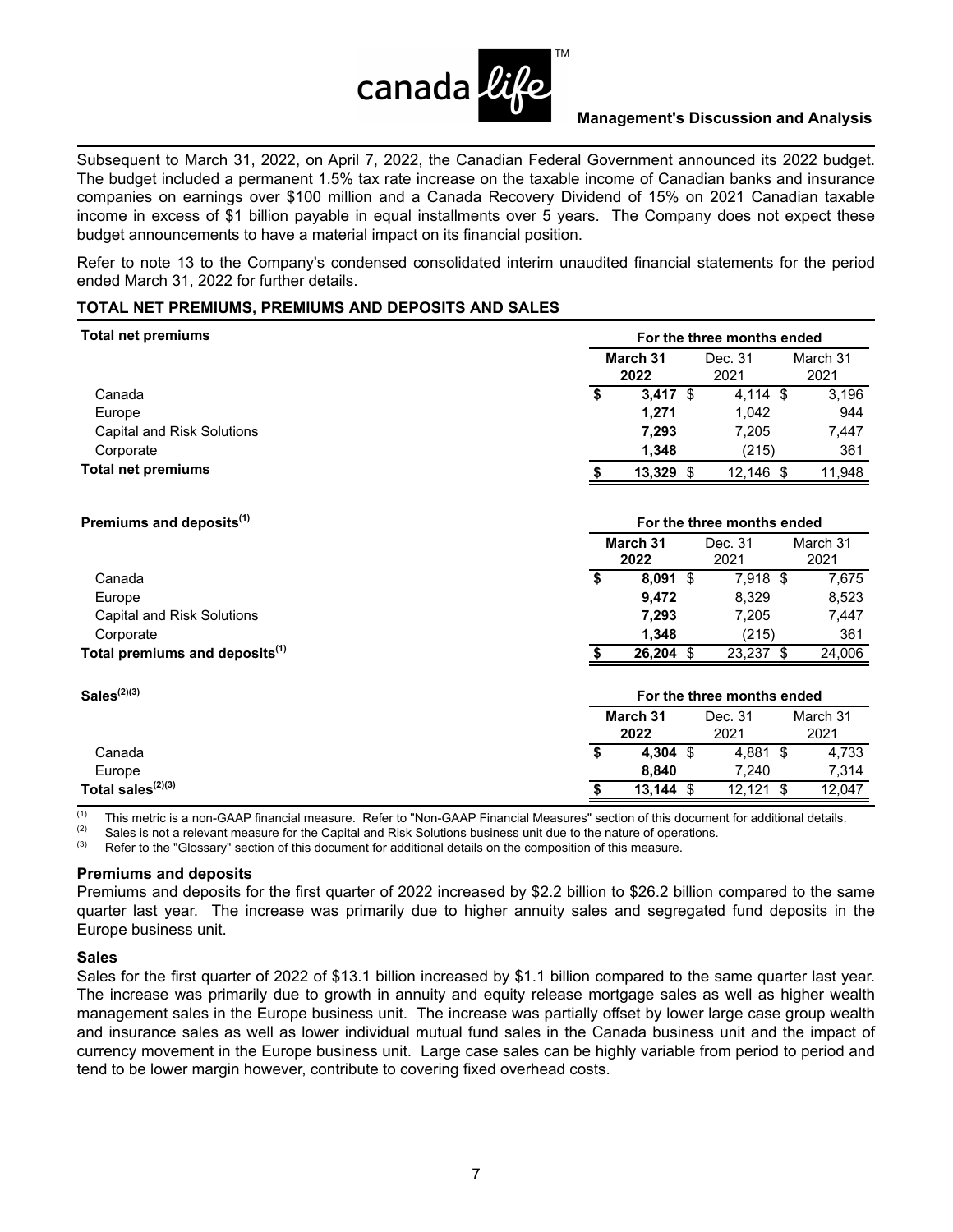

## **FEE AND OTHER INCOME**

In addition to providing traditional risk-based insurance products, the Company also provides certain products on a fee-for-service basis. The most significant of these products are segregated funds and mutual funds, for which the Company earns investment management fees on assets managed and other fees, as well as administrative services only (ASO) contracts, under which the Company provides group benefit plan administration on a cost-plus basis.

#### **Fee and other income**

|                            |                   | For the three months ended |                 |  |                  |  |  |  |
|----------------------------|-------------------|----------------------------|-----------------|--|------------------|--|--|--|
|                            | March 31<br>2022  |                            | Dec. 31<br>2021 |  | March 31<br>2021 |  |  |  |
| Canada                     | $500 \text{ }$ \$ |                            | $509$ \$        |  | 454              |  |  |  |
| Europe                     | 354               |                            | 364             |  | 353              |  |  |  |
| Capital and Risk Solutions | 2                 |                            |                 |  | າ                |  |  |  |
| Corporate                  | 8                 |                            | 12              |  | 15               |  |  |  |
| Total fee and other income | 864 \$            |                            | 887             |  | 824              |  |  |  |

Fee and other income for the first quarter of 2022 of \$864 million increased by \$40 million compared to the same quarter last year, primarily due to higher average assets under administration driven by higher average equity markets as well as strong net cash flows in the Canada business unit.

## **CONSOLIDATED FINANCIAL POSITION**

## **ASSETS**

| Assets under administration <sup>(1)</sup>                       |               |    |             |
|------------------------------------------------------------------|---------------|----|-------------|
|                                                                  | March 31      |    | December 31 |
|                                                                  | 2022          |    | 2021        |
| <b>Assets</b>                                                    |               |    |             |
| Invested assets                                                  | \$<br>144.670 | -S | 152,204     |
| Goodwill and intangible assets                                   | 8.694         |    | 8.744       |
| Other assets                                                     | 24,315        |    | 24,956      |
| Investments on account of segregated fund policyholders          | 229,018       |    | 240,500     |
| <b>Total assets</b>                                              | 406.697       |    | 426.404     |
| Other assets under management <sup>(2)</sup>                     | 72,065        |    | 77,019      |
| Total assets under management <sup>(1)</sup>                     | 478,762       |    | 503,423     |
| Other assets under administration <sup><math>(2)(3)</math></sup> | 40,200        |    | 41,975      |
| Total assets under administration <sup>(1)(3)</sup>              | 518,962       |    | 545,398     |

(1) This metric is a non-GAAP financial measure. Refer to "Non-GAAP Financial Measures" section of this document for additional details.

(2) Refer to the "Glossary" section of this document for additional details on the composition of this measure.<br>(3) 2021, compositive figures, boye, bogg, restated to include Financial Herizone Croup, and Excel E

(3) 2021 comparative figures have been restated to include Financial Horizons Group and Excel Private Wealth Inc. assets under administration.

Total assets under administration (AUA) at March 31, 2022 decreased by \$26.4 billion to \$519.0 billion compared to December 31, 2021, primarily due to the impact of higher interest rates as well as equity market and currency movement, partially offset by new business growth primarily with respect to other assets under administration.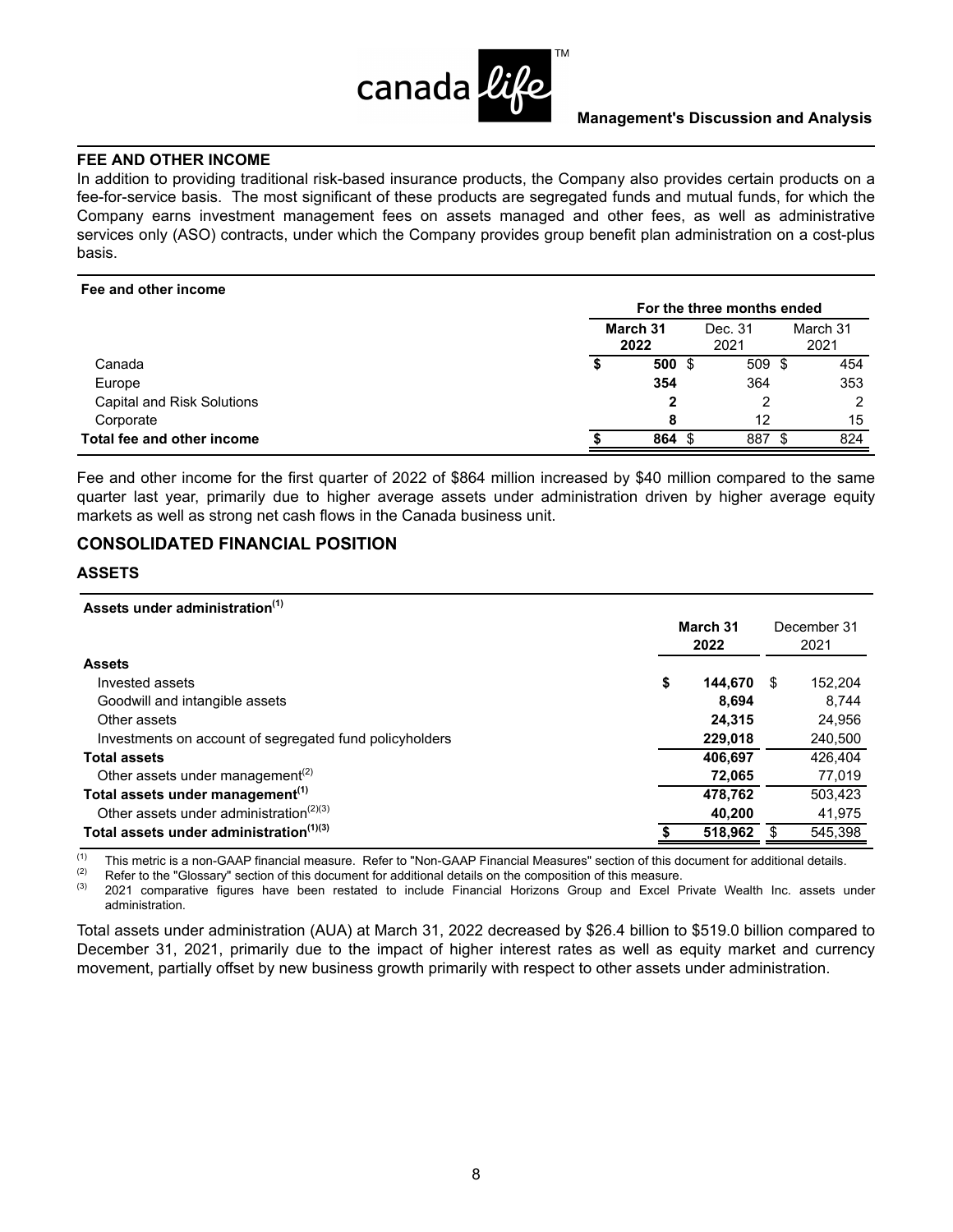

December 31 2021

## **INVESTED ASSETS**

The Company manages its general fund assets to support the cash flow, liquidity and profitability requirements of the Company's insurance and investment products. The Company's investment policies are designed to be prudent and conservative, so that assets are not unduly exposed to concentration, credit or market risks. Within the framework of the Company's policies, the Company implements strategies and reviews and adjusts them on an ongoing basis considering liability cash flows and capital market conditions. The majority of investments of the general fund are in medium-term and long-term fixed-income investments, primarily bonds and mortgages, reflecting the characteristics of the Company's liabilities.

#### **Single Family Residential Mortgages**

|                         | March 31, 2022 |      |    | December 31, 2021 |      |  |  |
|-------------------------|----------------|------|----|-------------------|------|--|--|
| Region                  |                |      |    |                   |      |  |  |
| Ontario                 | \$<br>1,067    | 55 % | \$ | 1,089             | 55 % |  |  |
| Quebec                  | 347            | 18   |    | 353               | 18   |  |  |
| Saskatchewan            | 104            | 5    |    | 106               | 5    |  |  |
| Alberta                 | 98             | 5    |    | 101               | 5    |  |  |
| Newfoundland            | 79             | 4    |    | 81                | 4    |  |  |
| <b>British Columbia</b> | 74             | 4    |    | 77                | 4    |  |  |
| New Brunswick           | 61             | 3    |    | 62                | 3    |  |  |
| Manitoba                | 55             | 3    |    | 56                | 3    |  |  |
| Nova Scotia             | 48             | 3    |    | 49                | 3    |  |  |
| Other                   | 5              |      |    | 5                 |      |  |  |
| <b>Total</b>            | 1,938          | 100% |    | 1,979             | 100% |  |  |

During the three months ended March 31, 2022, single family mortgage originations, including renewals, were \$84 million, of which 16% were insured (16% for the three months ended December 31, 2021). Insured mortgages include mortgages where insurance is provided by a third party and protects the Company in the event that the borrower is unable to fulfill their mortgage obligations. Loans that are insured are subject to the requirements of the mortgage default insurance provider. For new originations of non-insured residential mortgages, the Company's investment policies limit the amortization period to a maximum of 25 years and the loan-to-value ratio to a maximum of 80% of the purchase price or current appraised value of the property. The weighted average remaining amortization period for the single family residential mortgage portfolio was 21 years as at March 31, 2022 (21 years as at December 31, 2021).

#### **LIABILITIES**

## **Total liabilities March 31 2022**  Insurance and investment contract liabilities **\$ 142,963** \$ 150,530 Preferred shares **1,000** 1,000 Other general fund liabilities **9,577** 9,945 Investment and insurance contracts on account of segregated fund policyholders **229,018** 240,500 **Total \$ 382,558** \$ 401,975

Total liabilities decreased by \$19.4 billion to \$382.6 billion at March 31, 2022 from December 31, 2021.

Insurance and investment contract liabilities decreased by \$7.6 billion, primarily due to fair value adjustments and the impact of currency movements, partially offset by the impact of new business.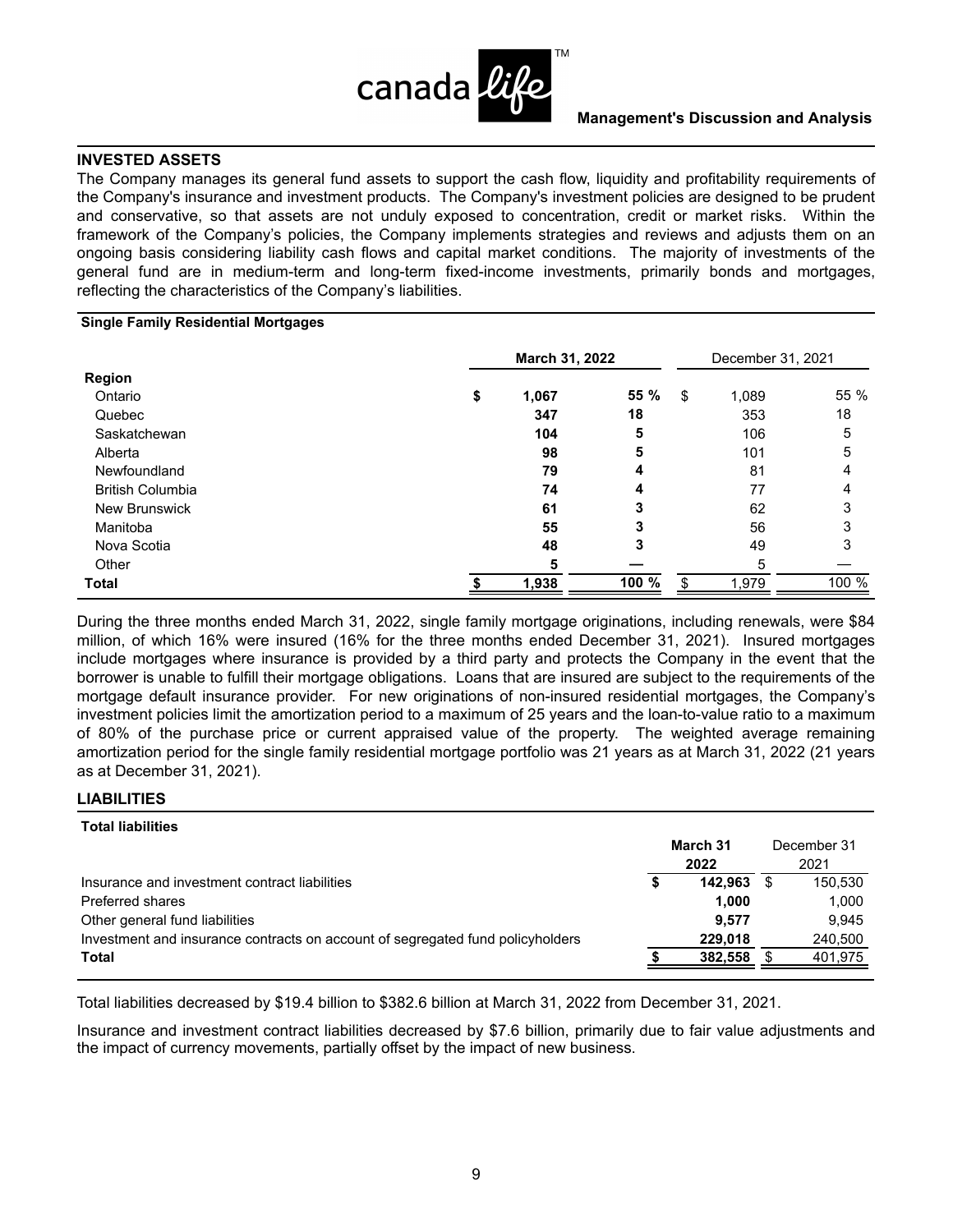

Investment and insurance contracts on account of segregated fund policyholders decreased by \$11.5 billion, primarily due to net market value declines on investments of \$9.7 billion and negative impact of currency movement of \$5.6 billion. The decrease was partially offset by net deposits of \$2.0 billion, net realized capital gains on investments of \$1.0 billion and non-controlling mutual funds interest of \$0.7 billion.

#### **EQUITY**

The Company is a wholly-owned subsidiary of Great-West Lifeco Inc. (Lifeco). The Company's share capital consists of common shares and preferred shares issued by the Company. At March 31, 2022, there were 2,407,384 common shares of the Company issued and outstanding with a stated value of \$7,884 million (2,407,384 and \$7,884 million as at December 31, 2021).

#### **Participating account surplus and shareholders' equity**

As at March 31, 2022, the Company's total participating account surplus and shareholders' equity was \$24.1 billion compared to \$24.4 billion at December 31, 2021. The decrease was primarily due to other comprehensive income (loss) which included unrealized foreign exchange losses on translation of net investments in foreign operations of \$0.5 billion and unrealized losses on available-for-sale assets of \$0.3 billion due to higher bond yields. The decrease was partially offset by re-measurements on defined benefit pension and other post-employment benefit plans of \$0.3 billion also included in other comprehensive income (loss).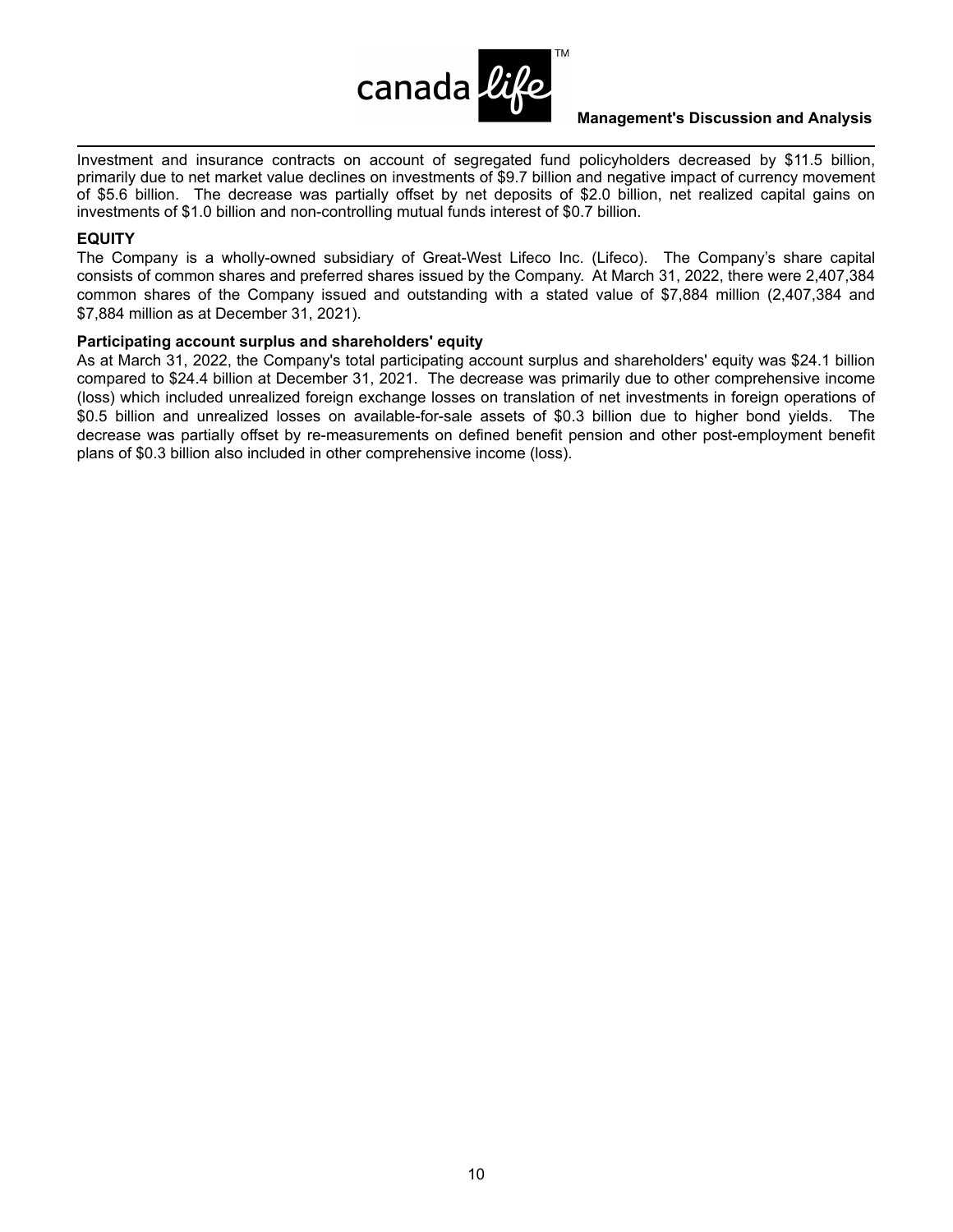

## **LIQUIDITY AND CAPITAL MANAGEMENT AND ADEQUACY**

## **LIQUIDITY**

#### **Total Liquid Assets**

|                                             | March 31, 2022 |                            |    |                        |    |                             |  |
|---------------------------------------------|----------------|----------------------------|----|------------------------|----|-----------------------------|--|
|                                             |                | On-balance<br>sheet assets |    | Non-liquid/<br>Pledged |    | <b>Net liquid</b><br>assets |  |
| Cash, cash equivalents and short-term bonds |                |                            |    |                        |    |                             |  |
| Cash and cash equivalents <sup>(1)</sup>    | \$             | 3,777                      | \$ | 21                     | \$ | 3,756                       |  |
| Short-term bonds $^{(2)}$                   |                | 2,531                      |    | 908                    |    | 1,623                       |  |
| Sub-total                                   | \$             | 6,308                      | \$ | 929                    | \$ | 5,379                       |  |
| Other assets and marketable securities      |                |                            |    |                        |    |                             |  |
| Government bonds <sup>(2)</sup>             | \$             | 39,750                     | \$ | 10,271                 | \$ | 29,479                      |  |
| Corporate bonds <sup>(2)</sup>              |                | 50,670                     |    | 20,586                 |    | 30,084                      |  |
| Stocks <sup>(1)</sup>                       |                | 13,107                     |    | 1,114                  |    | 11,993                      |  |
| Mortgage loans <sup>(1)</sup>               |                | 23,337                     |    | 20,040                 |    | 3,297                       |  |
| Sub-total                                   | \$             | 126,864                    | \$ | 52,011                 | \$ | 74,853                      |  |
| Total                                       |                | 133,172                    |    | 52,940                 |    | 80,232                      |  |
|                                             |                |                            |    | December 31, 2021      |    |                             |  |
|                                             |                | On-balance                 |    | Non-liquid/            |    |                             |  |

|                                             |    | On-balance<br>Non-liquid/<br>Pledged<br>sheet assets |    |        |    | Net liquid assets |
|---------------------------------------------|----|------------------------------------------------------|----|--------|----|-------------------|
| Cash, cash equivalents and short-term bonds |    |                                                      |    |        |    |                   |
| Cash and cash equivalents <sup>(1)</sup>    | \$ | 3.271                                                | \$ | 21     | \$ | 3,250             |
| Short-term bonds <sup>(3)</sup>             |    | 3.464                                                |    | 1,470  |    | 1,994             |
| Sub-total                                   | S  | 6.735                                                | \$ | 1.491  | \$ | 5,244             |
| Other assets and marketable securities      |    |                                                      |    |        |    |                   |
| Government bonds <sup>(3)</sup>             | \$ | 44.604                                               | \$ | 10.675 | \$ | 33,929            |
| Corporate bonds <sup>(3)</sup>              |    | 53.261                                               |    | 20.332 |    | 32,929            |
| $Stocks^{(1)}$                              |    | 13.252                                               |    | 1.025  |    | 12,227            |
| Mortgage loans <sup>(1)</sup>               |    | 23.113                                               |    | 19.707 |    | 3,406             |
| Sub-total                                   | \$ | 134.230                                              | \$ | 51.739 | \$ | 82.491            |
| Total                                       |    | 140.965                                              |    | 53.230 |    | 87.735            |

 $\overline{p}$  Refer to the consolidated balance sheet in the Company's condensed consolidated interim unaudited financial statements for the period ended March 31, 2022 for on-balance sheet amounts.

<sup>(2)</sup> Total short-term bonds, government bonds and corporate bonds as at March 31, 2022 was \$93.0 billion. Refer to consolidated balance sheet in the Company's condensed consolidated interim unaudited financial statements for the period ended March 31, 2022 for on-balance sheet bonds amounts.

 $^{(3)}$  Refer to note 8(ii) in the Company's December 31, 2021 annual consolidated financial statements for on-balance sheet amounts.

The Company's liquidity requirements are largely self-funded, with short-term obligations being met by internal funds and maintaining levels of liquid investments adequate to meet anticipated liquidity needs. At March 31, 2022, the Company and its operating subsidiaries held cash, cash equivalents and short-term bonds of \$5.4 billion (\$5.2 billion at December 31, 2021) and other liquid assets and marketable securities of \$74.9 billion (\$82.5 billion at December 31, 2021). In addition, the Company maintains committed lines of credit with Canadian chartered banks for potential unanticipated liquidity needs, if required.

The Company does not have a formal common shareholder dividend policy. Dividends on outstanding common shares of the Company are declared and paid at the sole discretion of the Board of Directors of the Company. The decision to declare a dividend on the common shares of the Company takes into account a variety of factors including the level of earnings, adequacy of capital and availability of cash resources.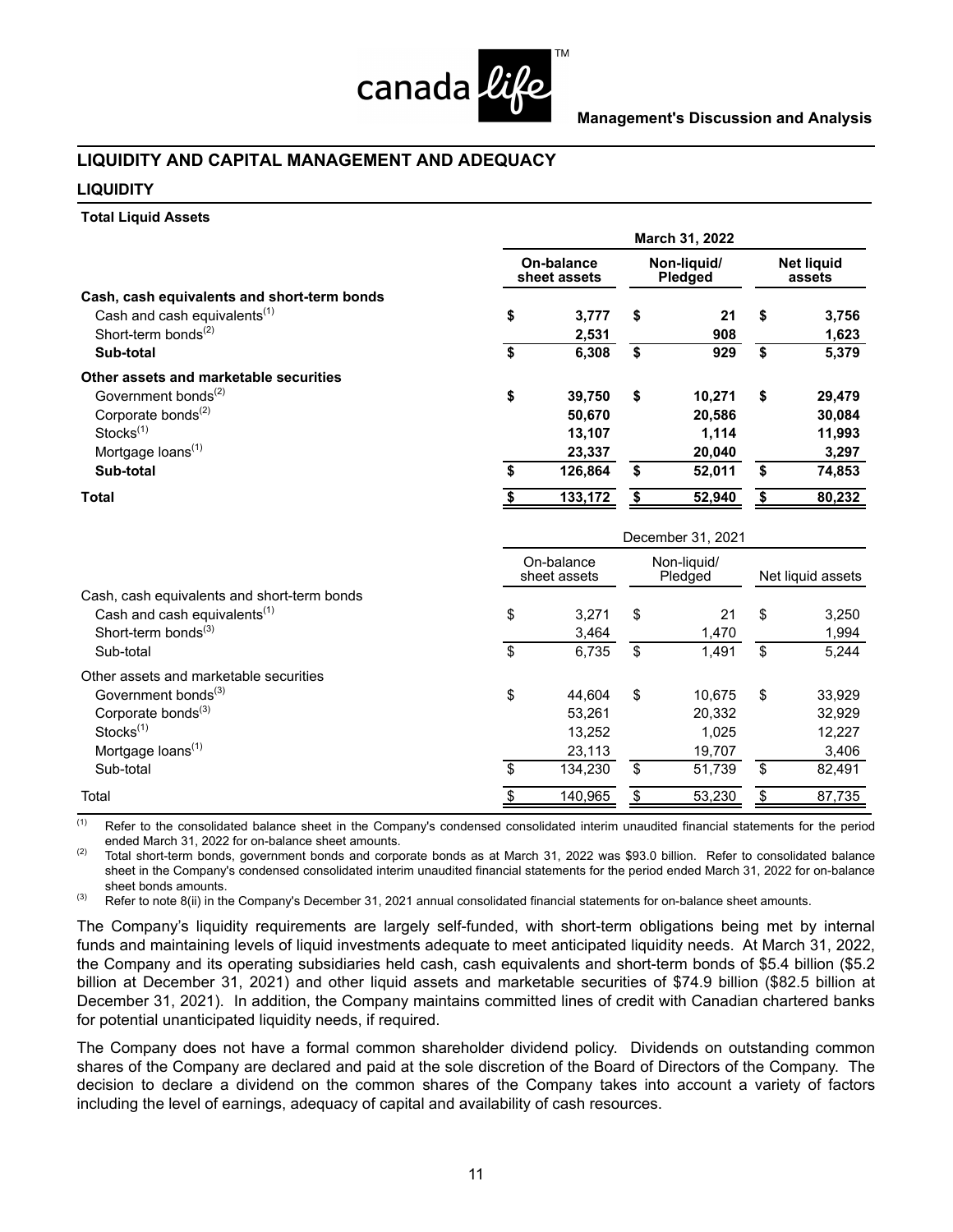

The Company's ability to pay dividends and, in part, its ability to deploy capital is dependent upon the Company receiving dividends from its subsidiaries. The Company's subsidiaries are subject to regulation in a number of jurisdictions, each of which maintains its own regime for determining the amount of capital that must be held in connection with the different businesses carried on by the operating subsidiaries. The requirements imposed by the regulators in any jurisdiction may change from time to time, and thereby impact the ability of the operating subsidiaries to pay dividends to the Company.

## **CASH FLOWS**

| <b>Cash flows</b>                                                 |                            |          |             |  |  |
|-------------------------------------------------------------------|----------------------------|----------|-------------|--|--|
|                                                                   | For the three months ended |          |             |  |  |
|                                                                   |                            | March 31 |             |  |  |
|                                                                   |                            | 2022     | 2021        |  |  |
| Cash flows relating to the following activities:                  |                            |          |             |  |  |
| Operations                                                        | \$                         | 841      | 2,215<br>-S |  |  |
| Financing                                                         |                            | (571)    | (419)       |  |  |
| Investment                                                        |                            | 320      | (1,745)     |  |  |
|                                                                   |                            | 590      | 51          |  |  |
| Effects of changes in exchange rates on cash and cash equivalents |                            | (84)     | (46)        |  |  |
| Increase (decrease) in cash and cash equivalents in the period    |                            | 506      | 5           |  |  |
| Cash and cash equivalents, beginning of period                    |                            | 3,271    | 3,105       |  |  |
| Cash and cash equivalents, end of period                          |                            | 3.777    | 3,110       |  |  |
|                                                                   |                            |          |             |  |  |

The principal source of funds for the Company on a consolidated basis is cash provided by operating activities, including premium income, net investment income and fee income. These funds are used primarily to pay policy benefits, policyholder dividends and claims, as well as operating expenses and commissions. Cash flows generated by operations are mainly invested to support future liability cash requirements. Cash flows related to financing activities include the issuance and repayment of capital instruments and associated dividends and interest payments.

In the first quarter of 2022, cash and cash equivalents increased by \$506 million from December 31, 2021. Cash flows provided by operations during the first quarter of 2022 were \$841 million, a decrease of \$1,374 million compared to the first quarter of 2021. Cash flows used in financing of \$571 million were used for the payment of dividends on common shares. For the three months ended March 31, 2022, net cash inflows from investments were \$320 million compared to net cash outflows of \$1,745 million in the first quarter of 2021.

#### **COMMITMENTS/CONTRACTUAL OBLIGATIONS**

Commitments/contractual obligations have not changed materially from December 31, 2021.

#### **CAPITAL MANAGEMENT AND ADEQUACY**

The Company's practice is to maintain the capitalization of its regulated operating subsidiaries at a level that will exceed the relevant minimum regulatory capital requirements in the jurisdictions in which they operate. Other foreign operations and foreign subsidiaries are required to comply with local capital or solvency requirements in their respective jurisdictions.

In Canada, OSFI has established a regulatory capital adequacy measurement for life insurance companies incorporated under the Insurance Companies Act (Canada) and their subsidiaries, known as the Life Insurance Capital Adequacy Test (LICAT). The LICAT Ratio is calculated in accordance with the OSFI Guideline - Life Insurance Capital Adequacy Test.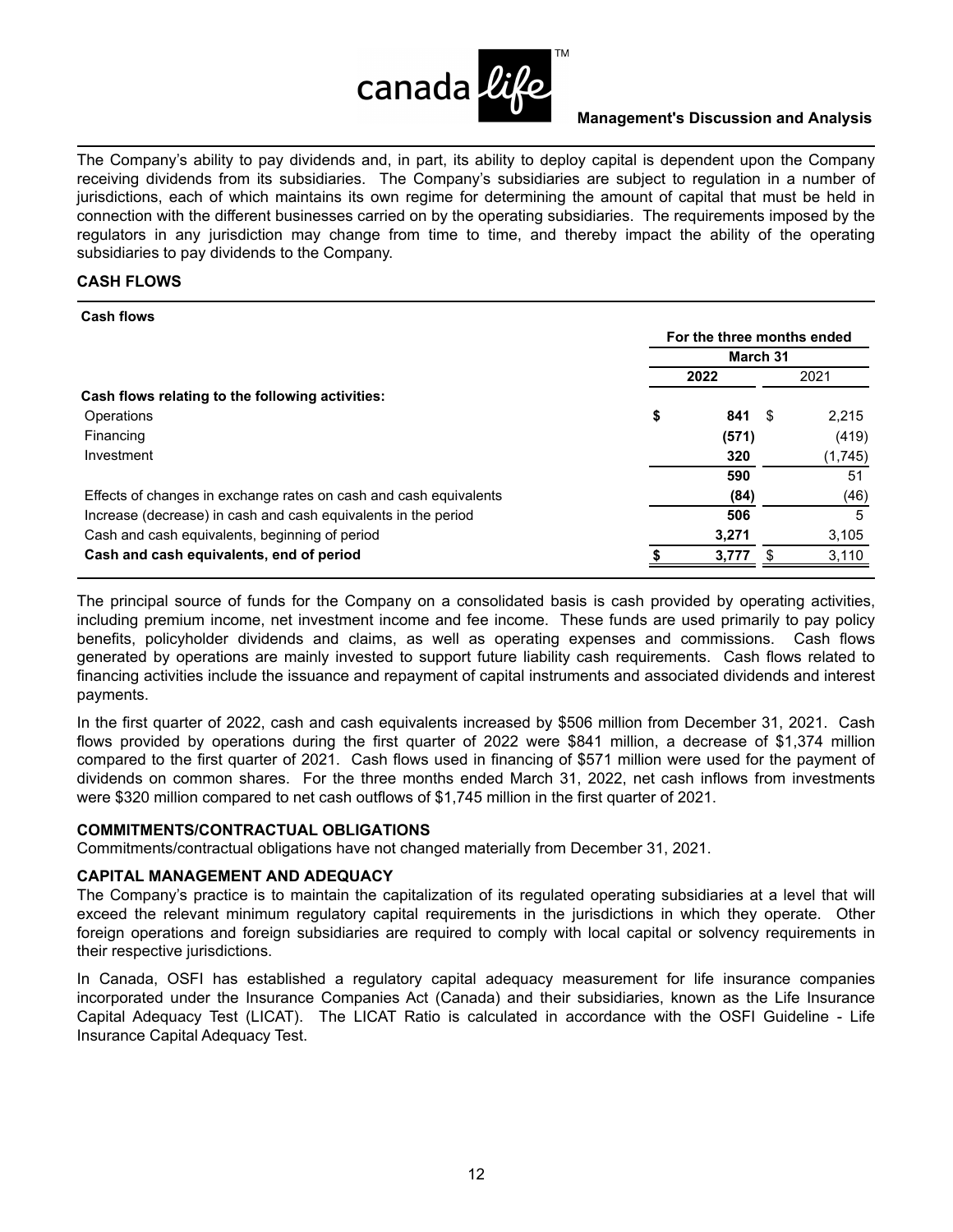

The LICAT Ratio compares the regulatory capital resources of a company to its required capital. The required capital is calibrated so that a life insurer can both withstand severe stress events and support the continuity of existing business. The LICAT guideline uses a risk-based approach for measuring specific life insurer risks and for aggregating the results to calculate the amount of a life insurer's capital requirements.

OSFI has established a Supervisory Target Total Ratio of 100%, and a Supervisory Minimum Total Ratio of 90%. The internal target range of the LICAT Ratio for Lifeco's major Canadian operating subsidiary is 110% to 120% (on a consolidated basis).

The LICAT Ratio at March 31, 2022 for Canada Life was 119% (124% at December 31, 2021).

The following provides a summary of the LICAT information and ratios for Canada Life:

| <b>LICAT Ratio</b>                                                      | March 31<br>2022     | Dec. 31<br>2021       |
|-------------------------------------------------------------------------|----------------------|-----------------------|
| Tier 1 Capital<br>Tier 2 Capital                                        | 12,038<br>S<br>4,484 | \$<br>12,584<br>4,417 |
| <b>Total Available Capital</b><br>Surplus Allowance & Eligible Deposits | 16.522<br>11,790     | 17,001<br>13,225      |
| <b>Total Capital Resources</b>                                          | 28,312               | 30,226<br>\$          |
| <b>Required Capital</b>                                                 | 23,745               | \$<br>24,323          |
| Total Ratio (OSFI Supervisory Target = $100\%/11}$                      | 119 %                | 124 %                 |

 $(1)$  Total Ratio (%) = (Total Capital Resources / Required Capital)

The LICAT Ratio reduced by 5 points in the quarter. The main driver of the reduction in the LICAT Ratio was the material increase in interest rates in the quarter. This resulted in a reduction in the fair value of actuarial margins (PfADs) within the Surplus Allowance component of LICAT total capital resources. The phasing in of the impact of the LICAT interest rate scenario shift in North America increased the LICAT ratio by approximately one point. The scenario shift occurred during the fourth quarter of 2021, leading to a 6 point benefit which is being smoothed in over 6 quarters.

## **LICAT Interest Rate Scenario Shift**

The LICAT interest rate risk capital requirements are based on the results of the most adverse of four scenarios. The determination of the most adverse scenario is dependent on government treasury rates and credit spreads, as well as the position of the Company's assets and liabilities. A shift in the interest rate scenario applied in the LICAT calculation can result in a discontinuity where capital requirements can change materially. OSFI prescribes a calculation to smooth potential volatility in the interest rate risk capital requirement for participating insurance products. The smoothing calculation averages the participating interest rate risk capital requirements over the trailing six quarters, thereby reducing unwarranted volatility.

The Company last experienced a shift in the interest rate scenario in North America during the fourth quarter of 2021. As a result of the scenario change, a smoothing of the impact of reduced requirements for participating interest rate risk will continue to occur over the next four quarters. Assuming the Company remains on the current scenario, which is likely given the rise in interest rates, the smoothing calculation is expected to increase the Canada Life LICAT Ratio by approximately one point per quarter for the next four quarters.

In the event of a shift back to the previous most adverse LICAT interest rate scenario, the Company estimates the LICAT Ratio would increase, for this item only, by approximately one point per quarter for the ensuing six quarters applying the smoothing calculation for participating insurance products.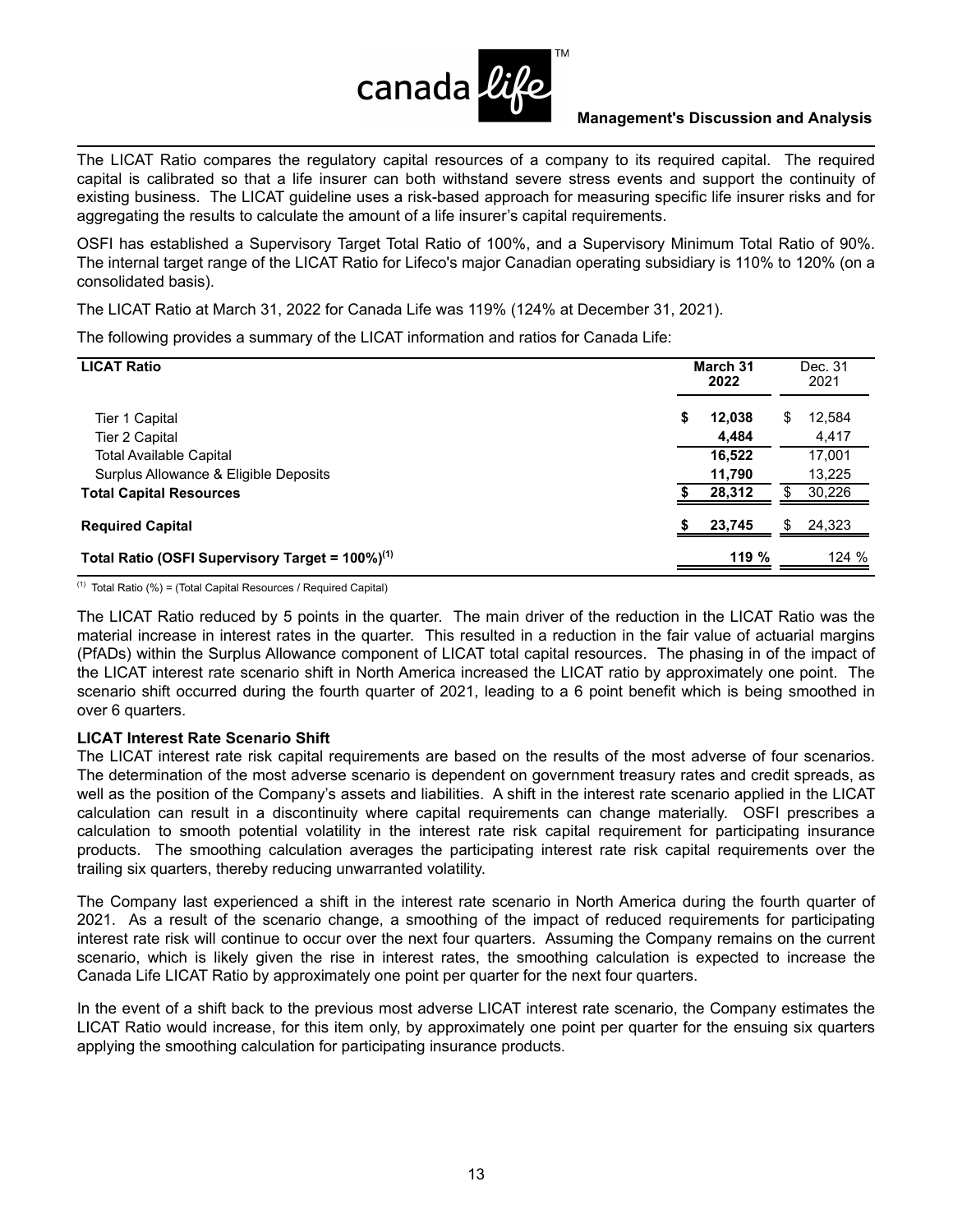

## **LICAT Sensitivities**

## Caution Related to Sensitivities

This section includes estimates of Canada Life consolidated LICAT Ratio sensitivities for certain risks. Actual results can differ significantly from these estimates for a variety of reasons including:

- Assessment of the circumstances that led to the scenario may lead to changes in (re)investment approaches and interest rate scenarios considered;
- Changes in actuarial, investment return and future investment activity assumptions;
- Actual experience differing from the assumptions;
- Changes in business mix, effective income tax rates and other market factors;
- Interactions among these factors and assumptions when more than one changes; and
- The general limitations of the Company's internal models.

For these reasons, the sensitivities should only be viewed as directional estimates of the underlying sensitivities for the respective factors. Given the nature of these calculations, the Company cannot provide assurance that the actual impact on the Canada Life consolidated LICAT Ratio will be as indicated.

LICAT sensitivities are rounded to the nearest point.

#### Publicly Traded Common Stocks

The following table sets out the estimated immediate impact to Canada Life's consolidated LICAT Ratio of certain instantaneous changes in publicly traded common stock values as at March 31, 2022. These sensitivity estimates assume instantaneous shocks, followed by a return to historical average growth levels for broader equity markets. The sensitivity estimates relate to publicly traded common stocks and do not cover other non-fixed income assets. These estimates are illustrative as actual equity exposures may vary due to active management of the public stock portfolios.

| Immediate change in publicly traded common stock values |                       |                 |                 |                 |  |  |  |
|---------------------------------------------------------|-----------------------|-----------------|-----------------|-----------------|--|--|--|
|                                                         | <b>March 31, 2022</b> |                 |                 |                 |  |  |  |
|                                                         | 20%<br>increase       | 10%<br>increase | 10%<br>decrease | 20%<br>decrease |  |  |  |
| Potential increase (decrease) on LICAT Ratio            | (1 point)             | 0 point         | 0 point         | (2 points)      |  |  |  |

## Interest Rates

Canada Life's consolidated LICAT Ratio will generally reduce in an environment of rising interest rates and benefit from declining rates. Higher interest rates will decrease the value of the Company's surplus assets and other regulatory capital resources including actuarial margins within the Surplus Allowance. However, LICAT uses static interest rates for the calculation of insurance risk capital requirements, and hence these capital requirements do not change with interest rate movements. This means that while rising interest rates are generally favourable for the Company, they will lead to a decrease in the calculated LICAT ratio.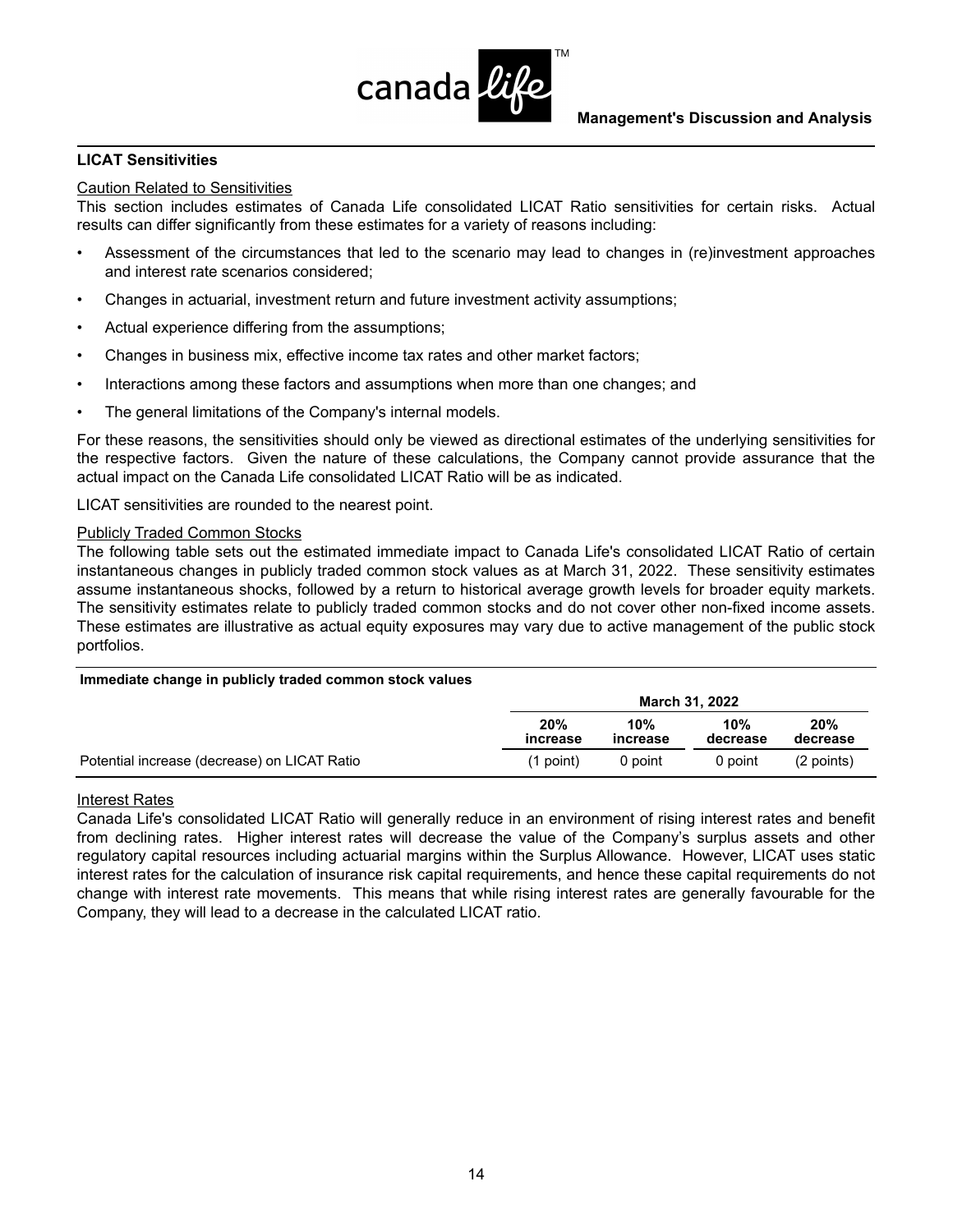

The sensitivity estimates shown here are illustrative. The impacts shown are based on a parallel shift in the interest rate yield curve. Actual movement in credit spreads or government treasury rates may produce different movements in Canada Life's consolidated LICAT Ratio. Sensitivity to interest rates is dependent on many factors and may result in non-linear impacts to the LICAT Ratio. These sensitivities do not include a change in the ultimate interest rates outlined in Actuarial Standards or the impact of a LICAT interest rate risk scenario shift.

#### **Immediate parallel shift in yield curve**

|                                              | March 31, 2022       |                    |
|----------------------------------------------|----------------------|--------------------|
|                                              | $50$ bps<br>increase | 50 bps<br>decrease |
| Potential increase (decrease) on LICAT Ratio | $(3$ points)         | 3 points           |

#### **OSFI Regulatory Capital Initiatives**

OSFI issued an Advisory effective for January 1, 2021, which confirmed the interest rate risk smoothing calculation on participating insurance, and provided clarification of available capital for certain participating insurance blocks. The Advisory will remain in effect until January 1, 2023, when it will be subsequently incorporated into the LICAT guideline.

The International Accounting Standards Board (IASB) has issued IFRS 17, *Insurance Contracts*, which will replace IFRS 4, *Insurance Contracts* with an effective date of January 1, 2023. IFRS 17 includes new requirements for the recognition, measurement, presentation and disclosure of insurance contracts the Company issues and reinsurance contracts it holds. The new standard is expected to have a significant impact for insurers related to the timing of earnings recognition from insurance contracts and on the presentation and disclosure of results. Adoption of the standard is expected to lead to further review and possible amendments to the OSFI LICAT Guideline. Refer to the "Accounting Policies - International Financial Reporting Standards" section of the Company's 2021 Annual MD&A for further details.

During the fourth quarter of 2021, the Company participated in the OSFI public consultation of its OSFI Quantitative Impact Study for IFRS 17, *Insurance Contracts* and IFRS 9, *Financial Instruments*. The Company continues to work with OSFI, the Canadian Institute of Actuaries, and other industry participants, as OSFI finalizes the adaptations related to the IFRS 17 and IFRS 9 accounting standards for the 2023 LICAT Guideline. The Company will also work with OSFI in its developments relating to future Segregated Fund Guarantee Risk requirements.

#### **RISK MANAGEMENT AND CONTROL PRACTICES**

The Company's Enterprise Risk Management (ERM) Framework facilitates the alignment of business strategy with risk appetite, informs and improves the deployment of capital; and supports the identification, mitigation and management of exposure to potential losses and risk. The Company's Risk Function is responsible for developing and maintaining the Risk Appetite Framework (RAF), the supporting risk policies and risk limit structure, and provides independent risk oversight across the Company's operations. The Board of Directors is ultimately accountable and responsible for the Company's risk governance and associated risk policies. These include the ERM Policy, which establishes the guiding principles of risk management, and the RAF, which reflects the levels and types of risk that the Company is willing to accept to achieve its business objectives.

During the first quarter of 2022, there were no significant changes to the Company's risk management and control practices, including the risks (financial, operational, regulatory and other risks) related to the COVID-19 pandemic and geopolitical tensions.

Refer to the Company's 2021 Annual MD&A for a detailed description of the Company's risk management and control practices.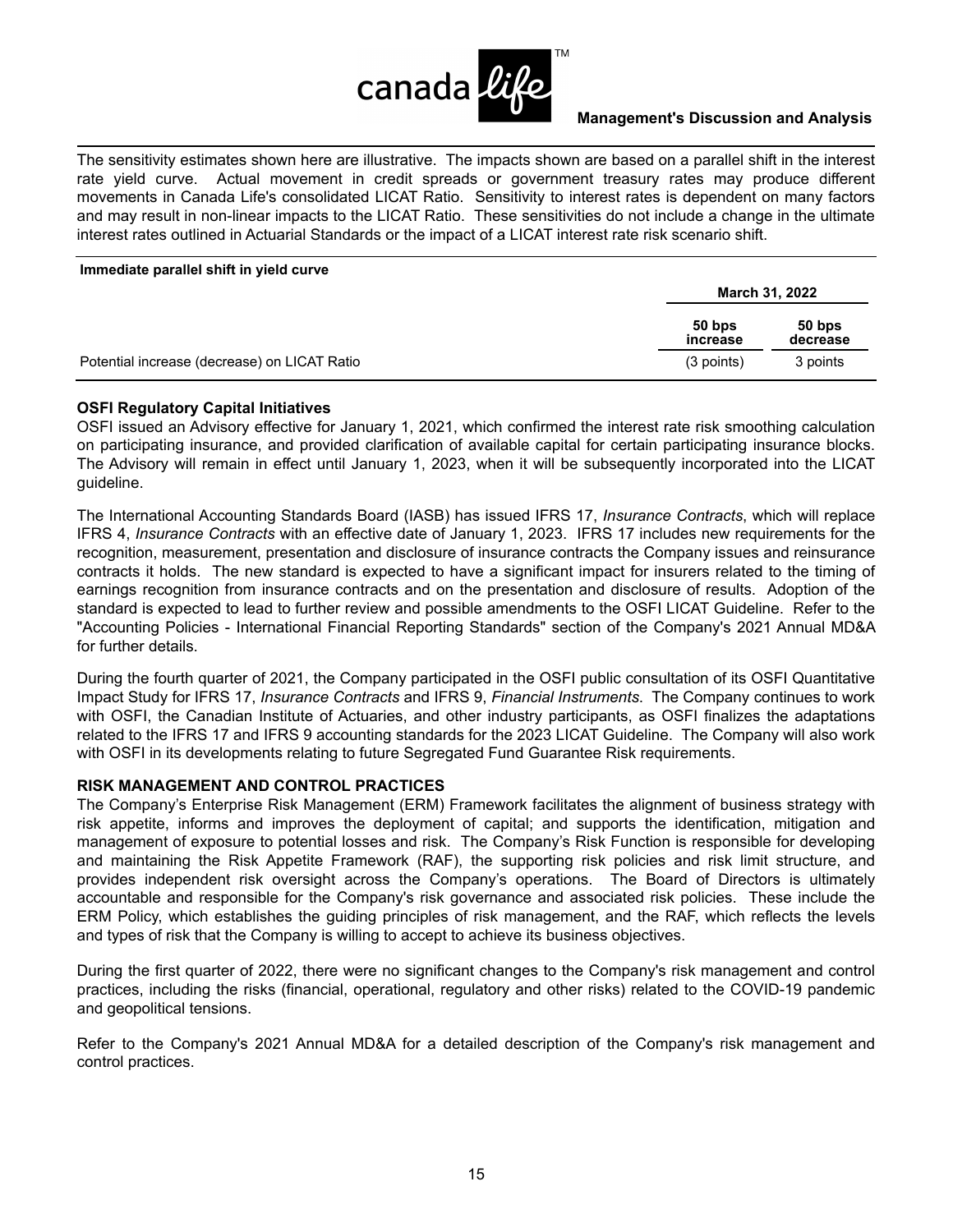

## **ACCOUNTING POLICIES**

## **INTERNATIONAL FINANCIAL REPORTING STANDARDS**

There were IFRS changes in 2022 which did not have a significant impact on the Company. As well, due to the evolving nature of IFRS, there are changes to standards that could impact the Company in future reporting periods. The Company actively monitors future IFRS changes proposed by the International Accounting Standards Board (IASB) to assess if the changes to the standards may have an impact on the Company's results or operations.

The Company adopted the amendments to IFRS for IAS 37, *Provisions, Contingent Liabilities and Contingent Assets* and *Annual Improvements 2018-2020 Cycl*e for the amendment to IFRS 16, *Leases* effective January 1, 2022. The adoption of these amendments did not have a significant impact on the Company's financial statements.

There have been no other significant changes to the future accounting policies, including IFRS 17, *Insurance Contracts*, and IFRS 9, *Financial Instruments*, that are expected to impact the Company, in addition to the disclosure in the Company's December 31, 2021 Annual MD&A.

IFRS 17, *Insurance Contracts* (IFRS 17), will replace IFRS 4, *Insurance Contracts* effective January 1, 2023. IFRS 17 will affect how the Company accounts for its insurance contracts and how it reports financial performance in the Consolidated Statements of Earnings, in particular the timing of earnings recognition for insurance contracts. The adoption of IFRS 17 will also have a significant impact on how insurance contract results are presented and disclosed in the consolidated financial statements and on regulatory and tax regimes that are dependent upon IFRS accounting values. The Company expects its insurance contract liabilities, including the contractual service margin, to increase upon adoption. The recognition of the contractual service margin liabilities will also have the effect of reducing accumulated surplus on transition to IFRS 17. The Company continues to assess the impacts through its global implementation plan, however the change will not impact the economics of the affected businesses or the Company's business model. The Company continues to make progress in implementing its project plan and will be compliant with the standard effective January 1, 2023.

IFRS 9, *Financial Instruments* (IFRS 9) will replace IAS 39, *Financial Instruments: Recognition and Measurement*  effective January 1, 2023. The standard provides changes to financial instruments accounting for the following:

- classification and measurement of financial instruments based on a business model approach for managing financial assets and the contractual cash flow characteristics of the financial asset;
- impairment based on an expected loss model; and
- hedge accounting that incorporates the risk management practices of an entity.

The disclosure for the measurement and classification of the Company's portfolio investments provides most of the information required by IFRS 9. Upon adoption, the Company does not expect a material change in the level of invested assets, nor a material increase in earnings volatility; however, the Company continues to evaluate the impact of the adoption of this standard with the adoption of IFRS 17.

For a further description of accounting policies, including future accounting standard changes, refer to note 2 of the Company's condensed consolidated interim unaudited financial statements for the period ended March 31, 2022.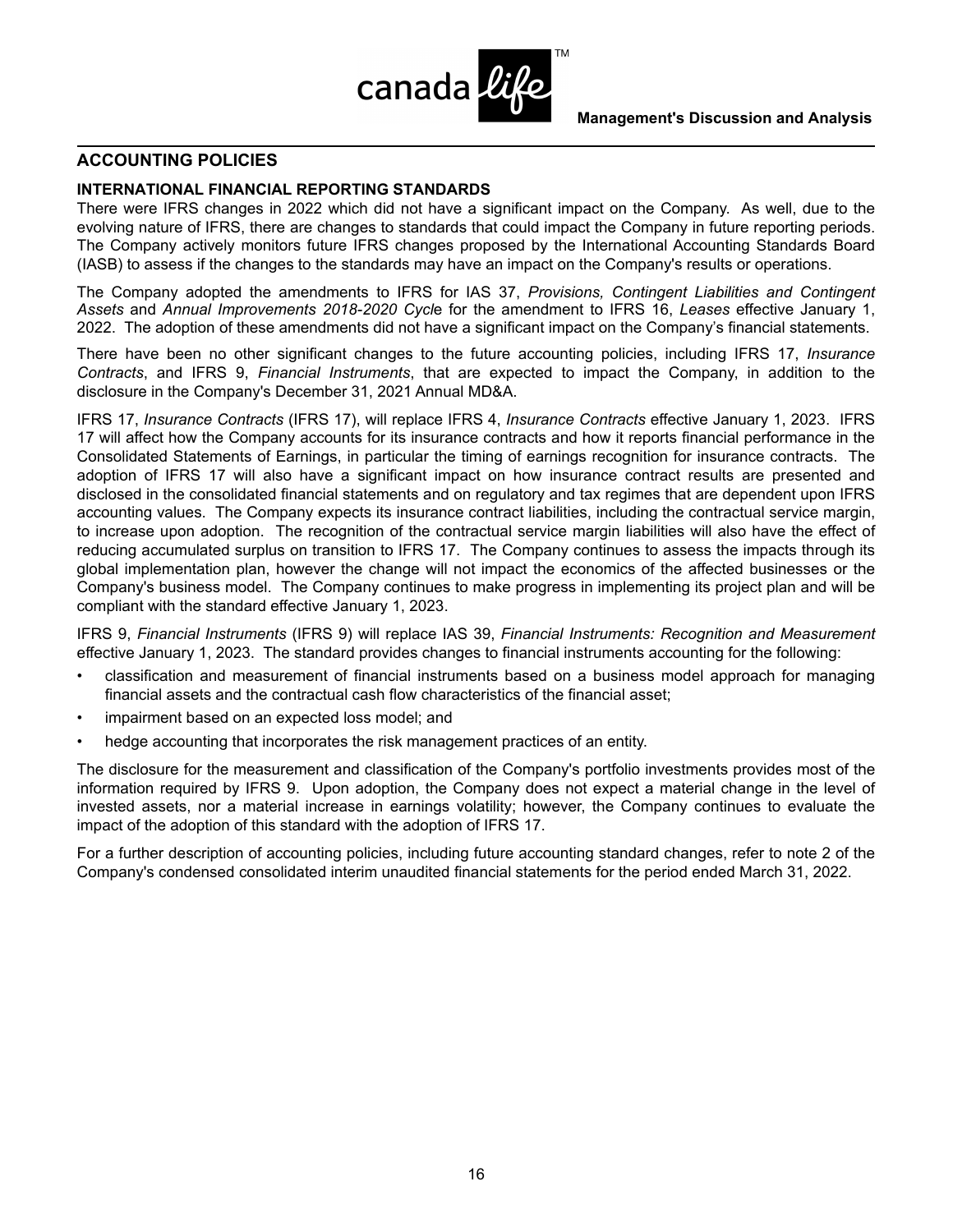

## **OTHER INFORMATION**

#### **NON-GAAP FINANCIAL MEASURES**

The Company uses several non-GAAP financial measures to measure overall performance of the Company and to assess each of its business units. A financial measure is considered a non-GAAP measure for Canadian securities law purposes if it is presented other than in accordance with GAAP used for the Company's consolidated financial statements. The consolidated financial statements of the Company have been prepared in compliance with IFRS as issued by the International Accounting Standards Board (IASB). Non-GAAP financial measures do not have a standardized meaning under GAAP and may not be comparable to similar financial measures presented by other issuers. Investors may find these financial measures useful in understanding how management views the underlying business performance of the Company.

#### **Premiums and deposits**

Total premiums and deposits include premiums on risk-based insurance and annuity products net of ceded reinsurance (as defined under IFRS as net premium income), premium equivalents on self-funded group insurance ASO contracts, deposits on individual and group segregated fund products as well as deposits on proprietary mutual funds and institutional accounts. This measure provides an indicator of top-line growth.

| <b>Premiums and deposits</b>                              |                            |                 |                  |  |  |  |  |  |  |
|-----------------------------------------------------------|----------------------------|-----------------|------------------|--|--|--|--|--|--|
|                                                           | For the three months ended |                 |                  |  |  |  |  |  |  |
| March 31<br>2022                                          |                            | Dec. 31<br>2021 | March 31<br>2021 |  |  |  |  |  |  |
| Total net premiums                                        | 13.329<br>S                | $12.146$ \$     | 11,948           |  |  |  |  |  |  |
| Policyholder deposits (segregated funds) <sup>(1)</sup>   | 6.725                      | 6.542           | 6,155            |  |  |  |  |  |  |
| Self-funded premium equivalents (ASO contracts) and other | 1.175                      | 893             | 859              |  |  |  |  |  |  |
| Proprietary mutual funds and institutional deposits       | 4.975                      | 3.656           | 5,044            |  |  |  |  |  |  |
| <b>Total premiums and deposits</b>                        | 26.204                     | 23.237          | 24,006           |  |  |  |  |  |  |

 $(1)$  Refer to note 9(b) of the Company's condensed interim unaudited financial statements for the period ended March 31, 2022 for further details.

#### **Assets under management (AUM) and assets under administration (AUA)**

Assets under management and assets under administration are non-GAAP measures that provide an indicator of the size and volume of the Company's overall business. Administrative services are an important aspect of the overall business of the Company and should be considered when comparing volumes, size and trends.

Total assets under administration includes total assets per financial statements, other assets under management and other assets under administration.

| <b>Assets under administration</b>    |                  |            |      |                 |  |                  |  |
|---------------------------------------|------------------|------------|------|-----------------|--|------------------|--|
|                                       | March 31<br>2022 |            |      | Dec. 31<br>2021 |  | March 31<br>2021 |  |
| Total assets per financial statements | S                | 406.697    | - \$ | 426.404 \$      |  | 392,842          |  |
| Other AUM                             |                  | 72.065     |      | 77.019          |  | 73,307           |  |
| <b>Total AUM</b>                      |                  | 478.762    |      | 503.423         |  | 466,149          |  |
| Other AUA <sup>(1)</sup>              |                  | 40.200     |      | 41.975          |  | 39,873           |  |
| Total AUA <sup>(1)</sup>              |                  | 518,962 \$ |      | 545,398 \$      |  | 506,022          |  |

 $(1)$  2021 comparative figures have been restated to include Financial Horizons Group and Excel Private Wealth Inc. assets under administration.

#### **GLOSSARY**

• **Actuarial assumption changes and other management actions** - In accordance with the OSFI "Source of Earnings Disclosure (Life Insurance Company)" Guideline D-9, actuarial assumption changes and other management actions represent the impact on net income resulting from management actions, changes in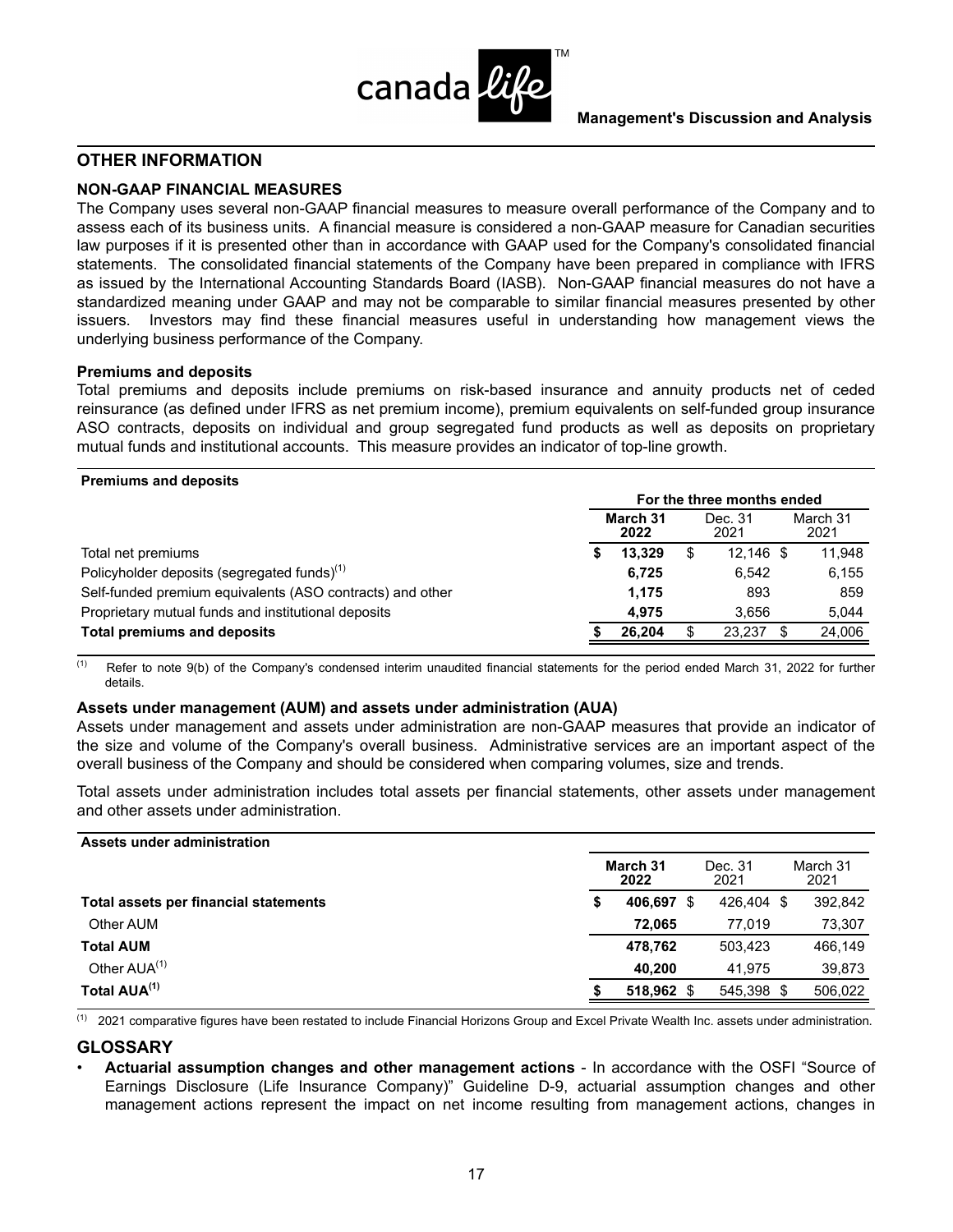

actuarial assumptions or methodology, changes in margins for adverse deviations, and correction of errors. Within the Source of Earnings Disclosure, management actions include the net gain or charge on business dispositions and transactions costs related to acquisition. The reconciliation between net earnings (loss) common shareholders and base earnings (loss) presents the net gain or charge on business dispositions and transactions costs related to acquisition separately from actuarial assumption changes and other management actions.

- **Common shareholder's equity** A financial measure comprised of the following items from the Company's balance sheet: share capital - common shares, accumulated surplus, accumulated other comprehensive income and contributed surplus.
- **Impact of currency movement (constant currency basis)**  Items impacting the Company's Consolidated Statements of Earnings, such as income and benefits and expenses and net earnings, are translated into Canadian dollars at an average rate for the period. These measures highlight the impact of changes in currency translation rates on Canadian dollar equivalent IFRS results and have been calculated using the average rates, as shown below, in effect at the date of the comparative period. These measures provide useful information as they facilitate the comparability of results between periods.

|                      | <b>Period ended</b> |      |  |  |  |  |  |
|----------------------|---------------------|------|--|--|--|--|--|
|                      | Mar. 31 2021        |      |  |  |  |  |  |
| United States dollar | 1.27                | 1 27 |  |  |  |  |  |
| British pound        | 1.70                | 1.75 |  |  |  |  |  |
| Euro                 | 1.42                | 1.53 |  |  |  |  |  |

- **Market-related impacts on liabilities** The net earnings impact related to the direct equity and interest rate market impacts on insurance and investment contract liabilities, net of hedging, and related deferred tax liabilities, which includes:
	- the impact of hedge ineffectiveness related to segregated fund guarantee liabilities that are hedged and the performance of the related hedge assets;
	- the impact on segregated fund guarantee liabilities not hedged;
	- the impact on general fund equity and investment properties supporting insurance contract liabilities;
	- other market impacts on insurance and investment contract liabilities and deferred tax liabilities, including those arising from the difference between actual and expected market movements.
- **Office of the Superintendent of Financial Institutions Canada (OSFI)** An independent Canadian federal government agency that regulates and supervises federally regulated financial institutions and pension plans to determine whether they are in sound financial condition and meeting their requirements.
- **Sales** Sales are measured according to product type:
	- For risk-based insurance and annuity products, sales include 100% of single premium and annualized premiums expected in the first twelve months of the plan.
	- Group insurance and ASO sales reflect annualized premiums and premium equivalents for new policies and new benefits covered or expansion of coverage on existing policies.
	- For individual wealth management products, sales include deposits on segregated fund products, proprietary mutual funds and institutional accounts as well as deposits on non-proprietary mutual funds.
	- For group wealth management products, sales include assets transferred from previous plan providers and the expected annual contributions from the new plan.
- **Other assets under management**  Includes external client funds where the Company has oversight of the investment policies. Services provided in respect of proprietary mutual funds, exchange traded funds (ETFs) and institutional assets include the selection of investments, the provision of investment advice and discretionary portfolio management on behalf of clients.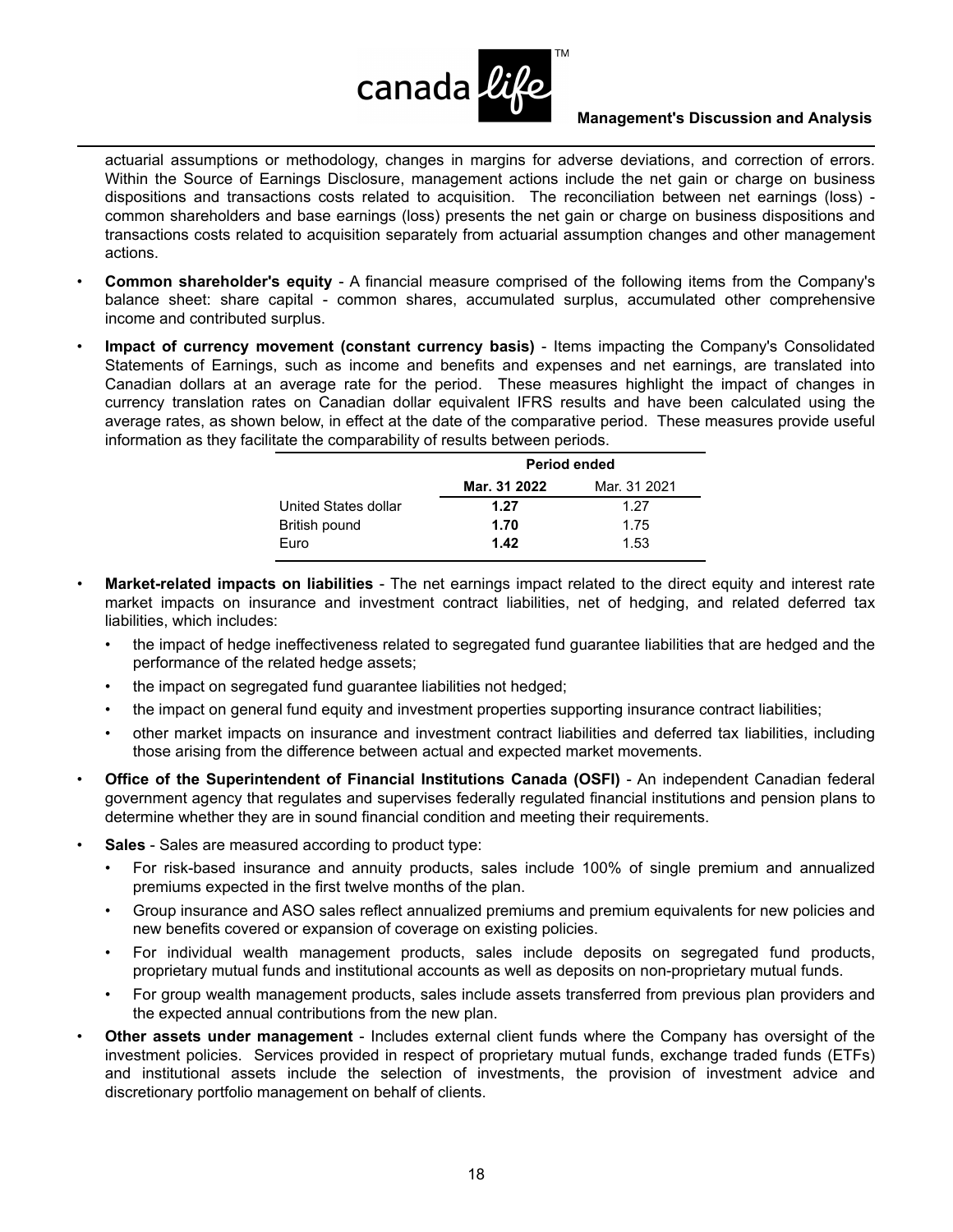

• **Other assets under administration** - Includes assets where the Company only provides administration services for which the Company earns fees and other income. These assets are beneficially owned by the clients and the Company does not direct the investing activities. Services provided relating to assets under administration include recordkeeping, safekeeping, collecting investment income, settling of transactions or other administrative services. Administrative services are an important aspect of the overall business of the Company and should be considered when comparing volumes, size and trends.

#### **TRANSACTIONS WITH RELATED PARTIES**

Related party transactions have not changed materially from December 31, 2021.

#### **TRANSLATION OF FOREIGN CURRENCY**

Through its operating subsidiaries, the Company conducts business in multiple currencies. The four primary currencies are the Canadian dollar, the U.S. dollar, the British pound and the euro. Throughout this document, foreign currency assets and liabilities are translated into Canadian dollars at the market rate at the end of the reporting period. All income and expense items are translated at an average rate for the period. The rates employed are:

| Translation of foreign currency |    |                              |                   |                          |                 |                 |
|---------------------------------|----|------------------------------|-------------------|--------------------------|-----------------|-----------------|
| Period ended                    |    | Mar. 31<br>2022              | 2021              | Dec. 31 Sept. 30<br>2021 | June 30<br>2021 | Mar. 31<br>2021 |
| <b>United States dollar</b>     |    |                              |                   |                          |                 |                 |
| Balance sheet                   | \$ | $1.25$ \$                    | $1.27$ \$         | $1.27$ \$                | 1.24 S          | 1.26            |
| Income and expenses             | \$ | $1.27 \text{ } $$            | 1.26 \$           |                          | 1.26 \$ 1.23 \$ | 1.27            |
| <b>British pound</b>            |    |                              |                   |                          |                 |                 |
| Balance sheet                   | \$ | $1.64 \text{ } $$            | 1.71 \$           |                          | 1.71 \$ 1.71 \$ | 1.73            |
| Income and expenses             | \$ | $1.70 \text{ }$ \$           |                   | 1.70 \$ 1.74 \$ 1.72 \$  |                 | 1.75            |
| Euro                            |    |                              |                   |                          |                 |                 |
| Balance sheet                   | s. | $1.38 \text{ } \text{ }^{s}$ | 1.44 \$           |                          | 1.47 \$ 1.47 \$ | 1.47            |
| Income and expenses             | S  | $1.42 \text{ } $s$           | $1.44 \text{ } $$ | 1.48 \$                  | 1.48 \$         | 1.53            |

Additional information relating to Canada Life, including Canada Life's most recent consolidated financial statements and CEO/CFO certification, are available at www.sedar.com.